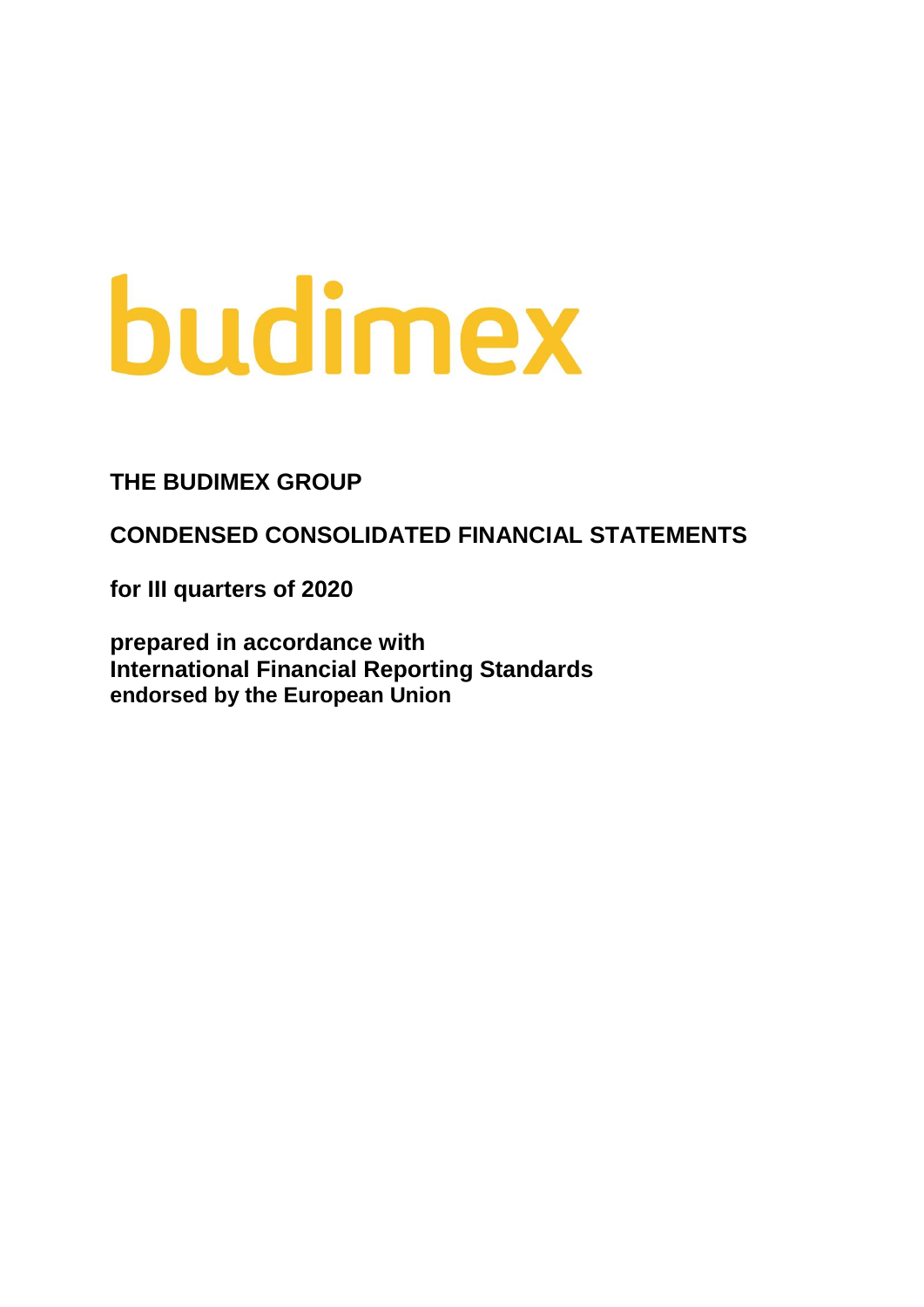# budimex

*(all amounts are expressed in PLN thousand)*

#### **Table of contents**

| 1.   |                                                                                                           |  |
|------|-----------------------------------------------------------------------------------------------------------|--|
| 1.1. |                                                                                                           |  |
| 1.2. |                                                                                                           |  |
| 1.3. | Description of the changes in the composition of the Group together with the indication of their          |  |
|      |                                                                                                           |  |
| 2.   |                                                                                                           |  |
| 3.   |                                                                                                           |  |
| 3.1. | Accounting policies and basis of preparing the consolidated financial statements of the Budimex           |  |
|      |                                                                                                           |  |
| 3.2. |                                                                                                           |  |
| 4.   | Net sales of finished goods and services, selling expenses, administrative expenses and profitability  13 |  |
| 5.   |                                                                                                           |  |
| 6.   |                                                                                                           |  |
| 7.   | Other important infomation on activity of the Budimex Group in the period of three quarters of 2020  16   |  |
| 8.   |                                                                                                           |  |
| 9.   | Revenue from sale of finished goods, services, goods for resale and raw materials, by category  18        |  |
| 9.1. |                                                                                                           |  |
| 9.2. |                                                                                                           |  |
| 9.3. |                                                                                                           |  |
| 10.  |                                                                                                           |  |
| 11.  | Factors which will affect results achieved by the Group in a period covering at least the next quarter 21 |  |
| 12.  | Description of significant achievements or failures of the Budimex Group in the 9 months of 2020, key     |  |
|      | events concerning the Group's operations and significant events after 30 September 2020 21                |  |
| 13.  |                                                                                                           |  |
| 14.  | The Management Board's position on the feasibility of results stated in the financial forecasts           |  |
|      | published earlier for the year in view of the financial results presented in the quarterly report in      |  |
|      |                                                                                                           |  |
| 15.  | Statement of ownership of shares of Budimex SA or rights to such shares (options) held by the             |  |
|      | managing or supervisory persons of Budimex SA as at the date of publication of this report together       |  |
|      |                                                                                                           |  |
| 16.  | Proceedings pending as at 30 September 2020 before court, competent arbitration body or any public        |  |
|      |                                                                                                           |  |
| 17.  |                                                                                                           |  |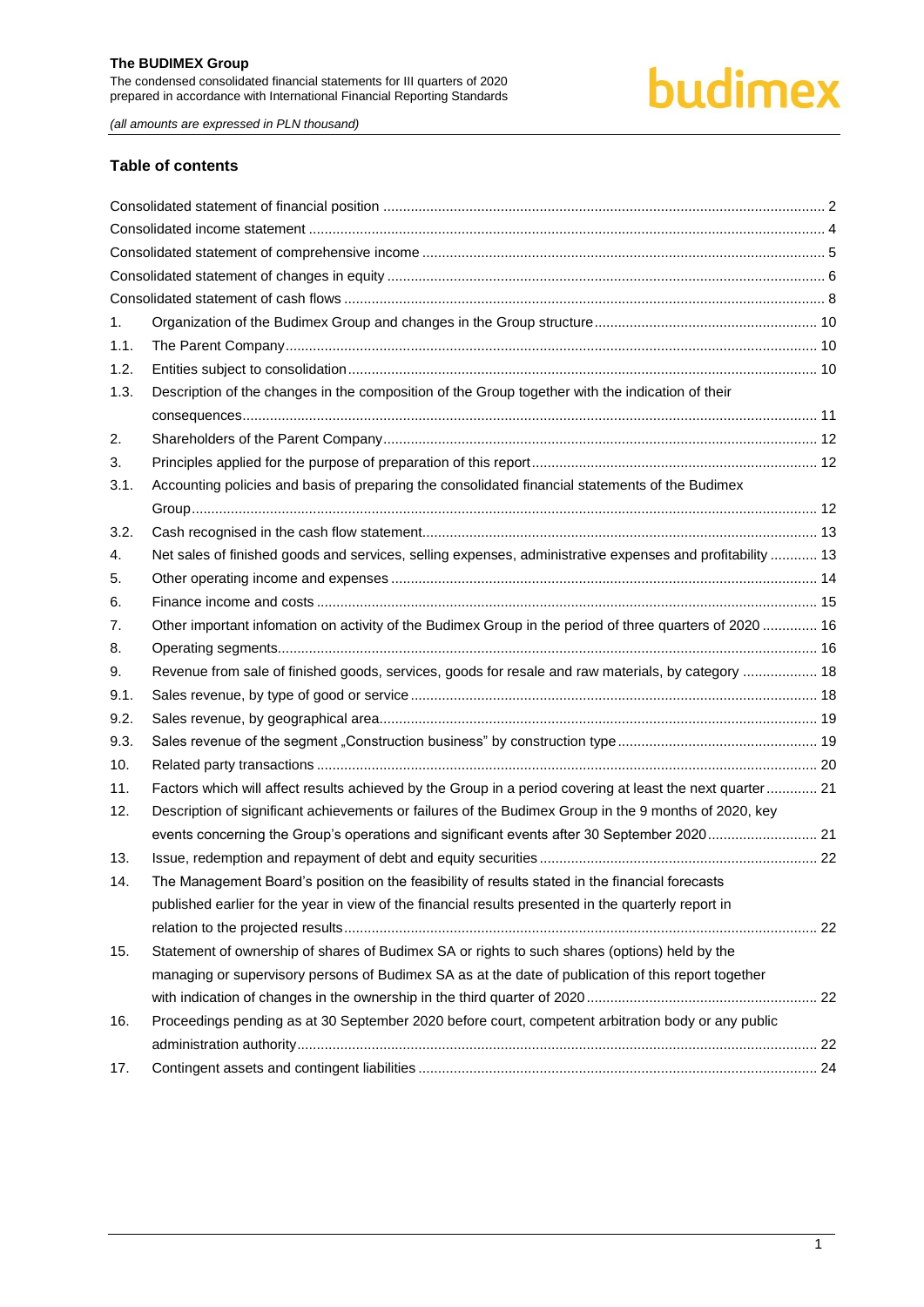

*(all amounts are expressed in PLN thousand)*

#### <span id="page-2-0"></span>**Consolidated statement of financial position**

| <b>ASSETS</b>                                 | 30 September 2020<br>not audited | 31 December 2019<br>audited |
|-----------------------------------------------|----------------------------------|-----------------------------|
| Non-current (long-term) assets                |                                  |                             |
| Property, plant and equipment                 | 540 979                          | 512 921                     |
| Investment properties                         | 9920                             | 7721                        |
| Intangible assets                             | 162 518                          | 168 822                     |
| Goodwill of subordinated entities             | 168 508                          | 168 508                     |
| Investments in equity accounted entities      | 2 1 4 9                          | 2076                        |
| Investments in equity instruments             | 8 0 4 6                          | 7816                        |
| Retentions for construction contracts         | 42 548                           | 59 212                      |
| Trade and other receivables                   | 30 971                           | 41 887                      |
| Receivables from service concession agreement | 46 635                           | 46 690                      |
| Other financial assets                        | 92                               |                             |
| Deferred tax assets                           | 511 423                          | 418 889                     |
| Total non-current (long-term) assets          | 1 523 789                        | 1 434 542                   |
| <b>Current (short-term) assets</b>            |                                  |                             |
| Inventories                                   | 1 963 117                        | 2 013 756                   |
| Trade and other receivables                   | 900 168                          | 1 096 157                   |
| Retentions for construction contracts         | 24 0 26                          | 48 433                      |
| Valuation of construction contracts           | 757 902                          | 444 008                     |
| Current tax assets                            | 312                              | 108                         |
| Other financial assets                        | 2 0 4 6                          | 120 978                     |
| Cash and cash equivalents                     | 2 428 286                        | 1 515 977                   |
| Total current (short-term) assets             | 6 075 857                        | 5 239 417                   |
| <b>TOTAL ASSETS</b>                           | 7 599 646                        | 6 673 959                   |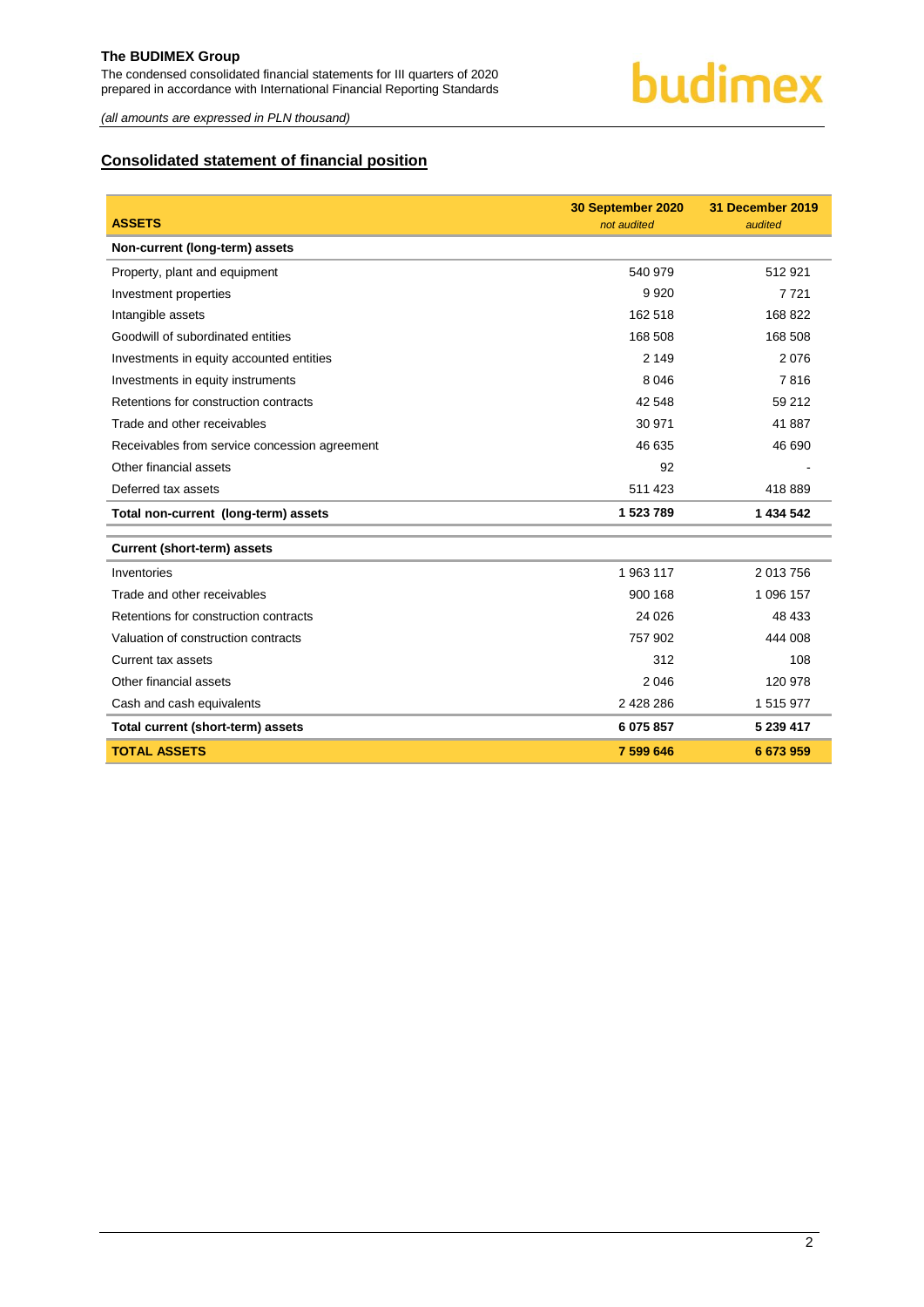The condensed consolidated financial statements for III quarters of 2020 prepared in accordance with International Financial Reporting Standards



*(all amounts are expressed in PLN thousand)*

#### **Consolidated statement of financial position (cont.)**

| <b>EQUITY AND LIABILITIES</b>                                       | 30 September 2020<br>not audited | 31 December 2019<br>audited |
|---------------------------------------------------------------------|----------------------------------|-----------------------------|
| <b>Equity</b>                                                       |                                  |                             |
| Issued capital                                                      | 145 848                          | 145 848                     |
| Share premium                                                       | 87 163                           | 87 163                      |
| Other reserves                                                      | 1 0 8 0                          | 1 1 8 0                     |
| Cumulative translation differences                                  | 7 1 6 6                          | 7 0 0 0                     |
| Retained earnings                                                   | 707 602                          | 566 958                     |
| Shareholders' equity attributable to the shareholders of the Parent | 948 959                          | 808 149                     |
| Equity attributable to non-controlling interests                    | 33 590                           | 28 4 91                     |
| <b>Total equity</b>                                                 | 982 549                          | 836 640                     |
| <b>Liabilities</b>                                                  |                                  |                             |
| Non-current (long-term) liabilities                                 |                                  |                             |
| Loans, borrowings and other external sources of finance             | 263 975                          | 273 258                     |
| Retentions for construction contracts                               | 236 523                          | 229 522                     |
| Provision for long-term liabilities and other charges               | 590 078                          | 498 422                     |
| Retirement benefits and similar obligations                         | 14 979                           | 14 979                      |
| Other financial liabilities                                         | 22 304                           | 19 807                      |
| Deferred tax liabilities                                            | 8528                             | 13 4 04                     |
| Total non-current (long-term) liabilities                           | 1 136 387                        | 1 049 392                   |
| <b>Current (short-term) liabilities</b>                             |                                  |                             |
| Loans, borrowings and other external sources of finance             | 186779                           | 177 108                     |
| Trade and other payables                                            | 1748927                          | 1 530 773                   |
| Retentions for construction contracts                               | 212 573                          | 215 032                     |
| Provisions for construction contract losses                         | 346 294                          | 240 677                     |
| Valuation of construction contracts                                 | 1 095 726                        | 951 448                     |
| Deferred income                                                     | 1 510 026                        | 1 356 310                   |
| Provision for short-term liabilities and other charges              | 232 569                          | 216 746                     |
| Current tax liability                                               | 144 310                          | 96 653                      |
| Retirement benefits and similar obligations                         | 1877                             | 1877                        |
| Other financial liabilities                                         | 1629                             | 1 3 0 3                     |
| Total current (short-term) liabilities                              | 5 480 710                        | 4787927                     |
| <b>Total liabilities</b>                                            | 6 617 097                        | 5 837 319                   |
| <b>TOTAL EQUITY AND LIABILITIES</b>                                 | 7 599 646                        | 6673959                     |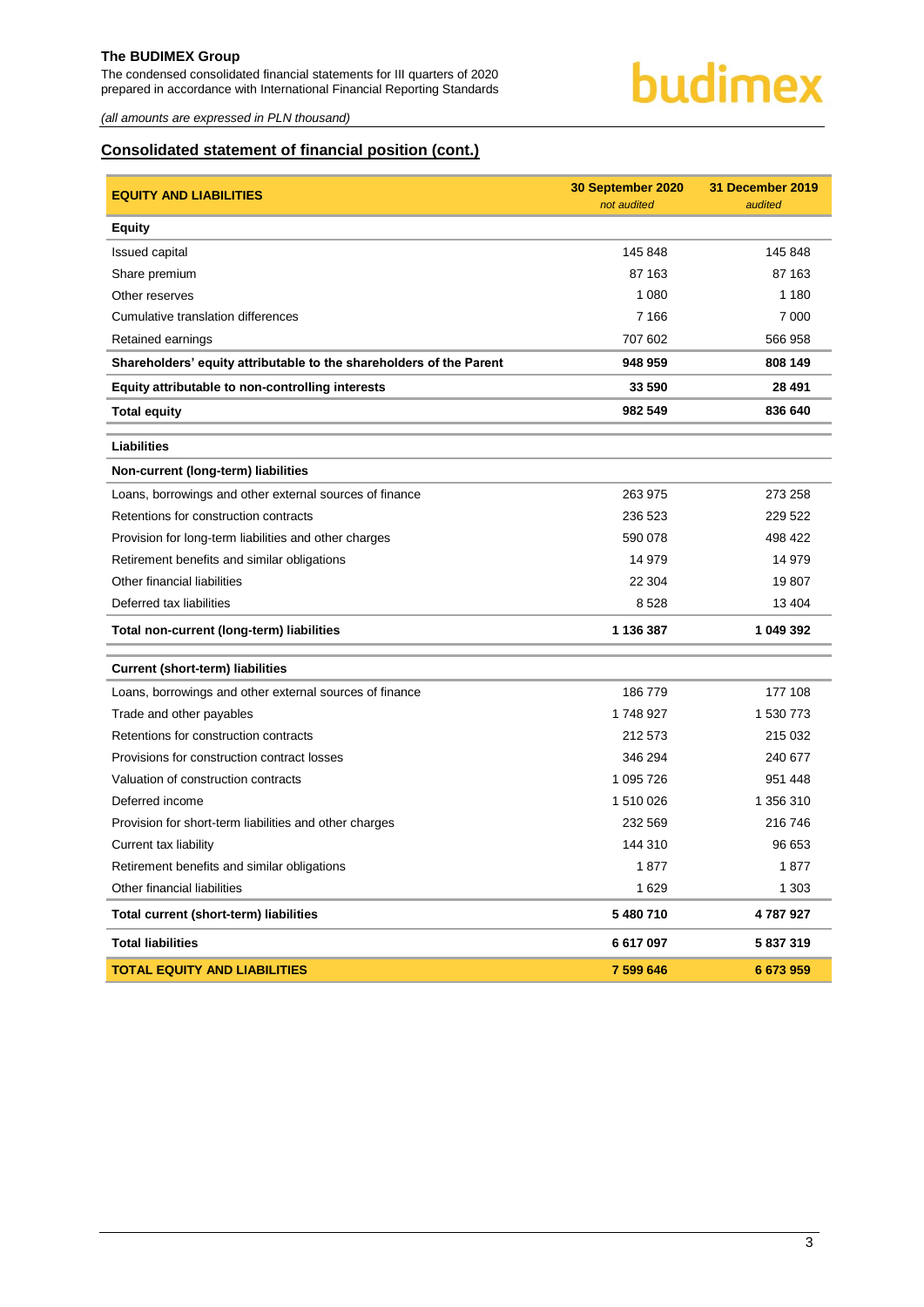The condensed consolidated financial statements for III quarters of 2020 prepared in accordance with International Financial Reporting Standards



*(all amounts are expressed in PLN thousand)*

#### <span id="page-4-0"></span>**Consolidated income statement**

|                                                                              |                |             | 9-month period ended<br><b>30 September</b> |             | 3-month period ended<br><b>30 September</b> |
|------------------------------------------------------------------------------|----------------|-------------|---------------------------------------------|-------------|---------------------------------------------|
|                                                                              | <b>Note</b>    | 2020        | 2019                                        | 2020        | 2019                                        |
|                                                                              |                | not audited |                                             |             | not audited                                 |
| <b>Continuing operations</b>                                                 |                |             |                                             |             |                                             |
| Net sales of finished goods, goods for resale, raw<br>materials and services | 4, 9           | 6 169 346   | 5 382 556                                   | 2 434 910   | 2 134 135                                   |
| Cost of finished goods, goods for resale, raw<br>materials and services sold |                | (5567551)   | (5028765)                                   | (2 160 666) | (1989725)                                   |
| Gross profit on sales                                                        |                | 601 795     | 353 791                                     | 274 244     | 144 410                                     |
| Selling expenses                                                             | 4              | (20974)     | (21980)                                     | (7187)      | (7892)                                      |
| Administrative expenses                                                      | 4              | (181681)    | (128 347)                                   | (58308)     | (21 259)                                    |
| Other operating income                                                       | 5              | 84 687      | 63746                                       | 29 659      | 23 263                                      |
| Other operating expenses                                                     | 5              | (114544)    | (43671)                                     | (25734)     | (26 365)                                    |
| <b>Operating profit</b>                                                      |                | 369 283     | 223 539                                     | 212 674     | 112 157                                     |
| Finance income                                                               | 6              | 17879       | 18 245                                      | (3566)      | 5 4 0 3                                     |
| Finance costs                                                                | 6              | (36 805)    | (33 296)                                    | (11 297)    | (12 256)                                    |
| Share in net profits of equity accounted<br>subordinates                     |                | 73          | 4 7 7 7                                     | 31          | 17                                          |
| <b>Gross profit</b>                                                          |                | 350 430     | 213 265                                     | 197842      | 105 321                                     |
| Income tax                                                                   | $\overline{7}$ | (85 770)    | (74227)                                     | (47673)     | (38816)                                     |
| Net profit from continuing operations                                        |                | 264 660     | 139 038                                     | 150 169     | 66 505                                      |
| Net profit for the period                                                    |                | 264 660     | 139 038                                     | 150 169     | 66 505                                      |
| of which:                                                                    |                |             |                                             |             |                                             |
| Attributable to the shareholders of the Parent                               |                | 257061      | 137 136                                     | 146 487     | 65 032                                      |
| Attributable to non-controlling interests                                    |                | 7599        | 1902                                        | 3682        | 1473                                        |
|                                                                              |                |             |                                             |             |                                             |

| Basic and diluted earnings per share attributable<br>to the shareholders of the Parent (in PLN) | 10.07 | 5.37 | 5.74 | 2.55 |
|-------------------------------------------------------------------------------------------------|-------|------|------|------|
|                                                                                                 |       |      |      |      |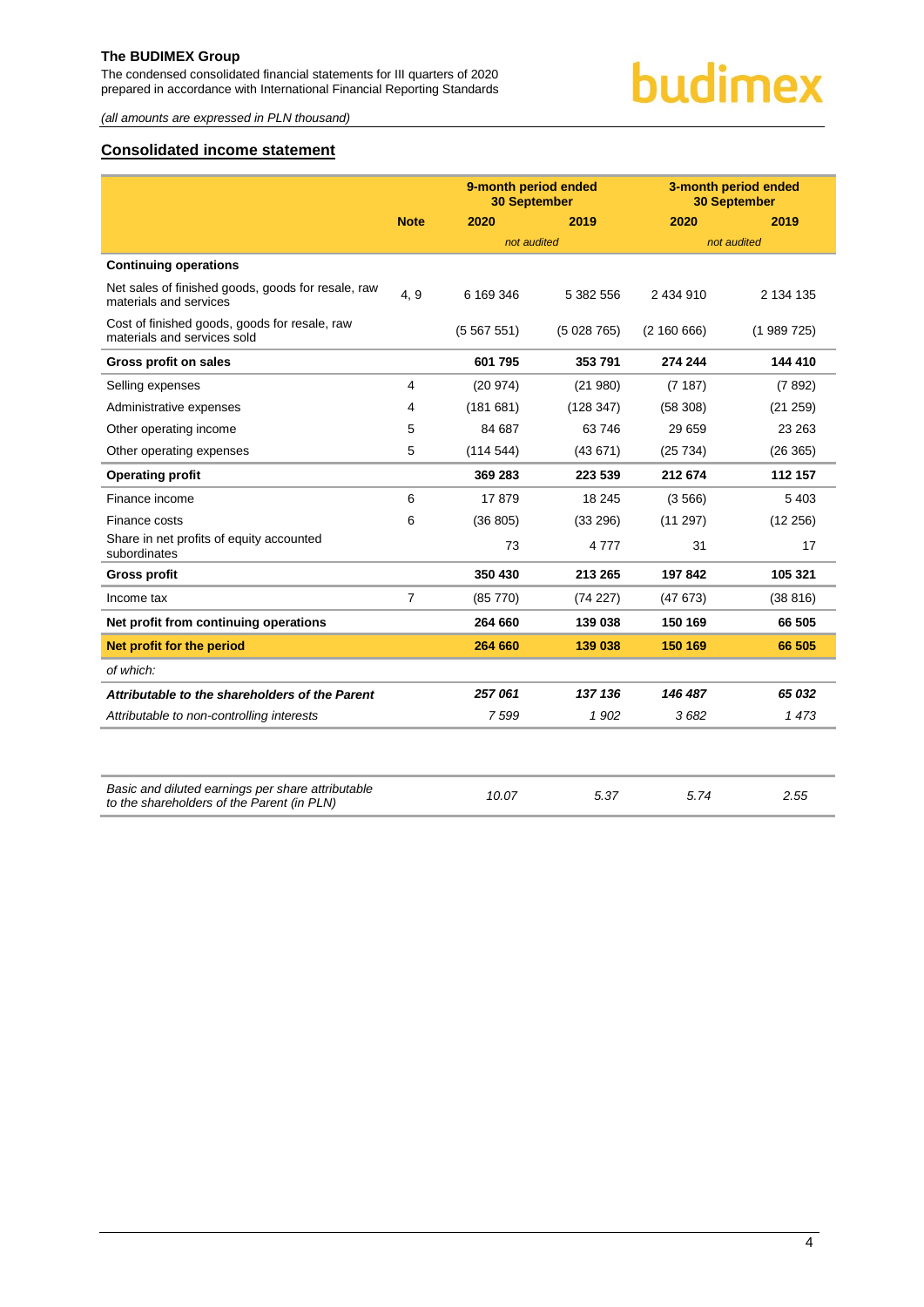The condensed consolidated financial statements for III quarters of 2020 prepared in accordance with International Financial Reporting Standards

*(all amounts are expressed in PLN thousand)*

#### <span id="page-5-0"></span>**Consolidated statement of comprehensive income**

|                                                                                        | 9-month period ended<br><b>30 September</b> |                | 3-month period ended<br><b>30 September</b> |        |
|----------------------------------------------------------------------------------------|---------------------------------------------|----------------|---------------------------------------------|--------|
|                                                                                        | 2020                                        | 2019           | 2020                                        | 2019   |
|                                                                                        |                                             | not audited    | not audited                                 |        |
| Net profit for the period                                                              | 264 660                                     | 139 038        | 150 169                                     | 66 505 |
| Other comprehensive income which:                                                      |                                             |                |                                             |        |
| Items to be reclassified to profit or loss upon satisfaction of<br>certain conditions: |                                             |                |                                             |        |
| Cumulative translation differences                                                     | 166                                         | 666            | (209)                                       | 553    |
| Income tax related to components of other comprehensive<br>income                      |                                             | $\blacksquare$ |                                             |        |
| Items not to be subsequently reclassified to profit or loss:                           |                                             |                |                                             |        |
| Actuarial gains/(losses)                                                               |                                             |                |                                             |        |
| Income tax related to components of other comprehensive<br>income                      |                                             |                |                                             |        |
| Other comprehensive income, net                                                        | 166                                         | 666            | (209)                                       | 553    |
| Total comprehensive income for the period                                              | 264 826                                     | 139 704        | 149 960                                     | 67 058 |
|                                                                                        |                                             |                |                                             |        |
| Of which:                                                                              |                                             |                |                                             |        |
| Attributable to the shareholders of the Parent                                         | 257 227                                     | 137802         | 146 278                                     | 65 585 |
| Attributable to non-controlling interests                                              | 7599                                        | 1902           | 3682                                        | 1473   |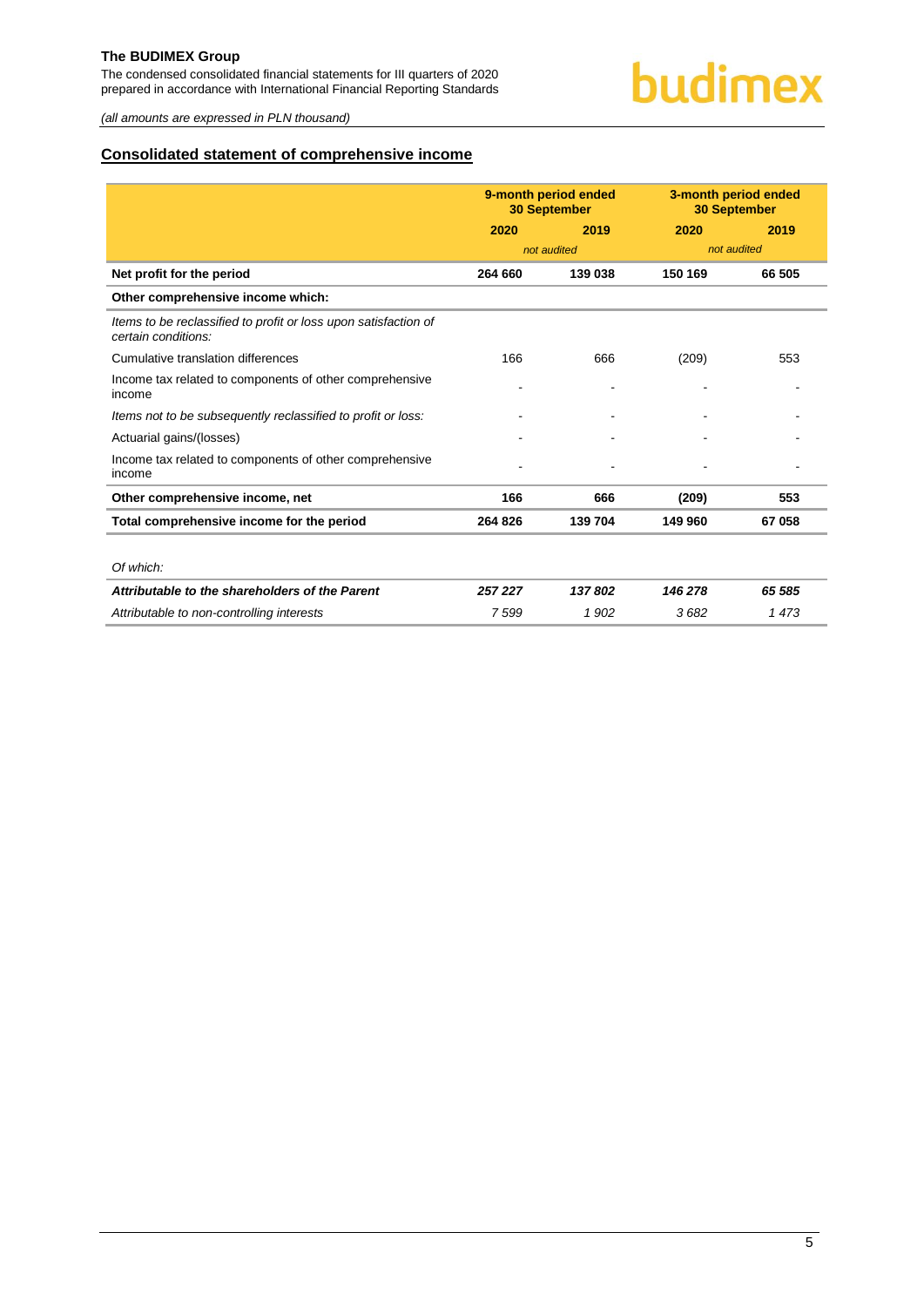The condensed consolidated financial statements for III quarters of 2020 prepared in accordance with International Financial Reporting Standards

*(all amounts are expressed in PLN thousand)*



#### **Consolidated statement of changes in equity**

<span id="page-6-0"></span>

|                                                         |                       | Equity attributable to the shareholders of the Parent |                                |                                    |                                                 |                 |                | Non-<br>controlling<br>interests | <b>Total</b><br>equity |
|---------------------------------------------------------|-----------------------|-------------------------------------------------------|--------------------------------|------------------------------------|-------------------------------------------------|-----------------|----------------|----------------------------------|------------------------|
|                                                         | <b>Issued capital</b> |                                                       |                                | <b>Other reserves</b>              |                                                 | <b>Retained</b> | <b>Total</b>   |                                  |                        |
|                                                         |                       | <b>Share</b><br>premium                               | <b>Share-based</b><br>payments | <b>Actuarial</b><br>gains/(losses) | <b>Cumulative</b><br>translation<br>differences | earnings        |                |                                  |                        |
|                                                         |                       |                                                       |                                |                                    |                                                 |                 |                |                                  |                        |
| Balance as at 1 January 2020<br>audited                 | 145 848               | 87 163                                                | 7 1 7 1                        | (5991)                             | 7 000                                           | 566 958         | 808 149        | 28 4 91                          | 836 640                |
| Profit for the period                                   | $\sim$                | $\blacksquare$                                        |                                |                                    | $\blacksquare$                                  | 257 061         | 257 061        | 7 5 9 9                          | 264 660                |
| Other comprehensive income                              | $\blacksquare$        | $\sim$                                                | $\overline{\phantom{a}}$       | $\overline{\phantom{a}}$           | 166                                             |                 | 166            |                                  | 166                    |
| Total comprehensive income                              | $\blacksquare$        | $\blacksquare$                                        | $\blacksquare$                 | $\blacksquare$                     | 166                                             | 257 061         | 257 227        | 7 5 9 9                          | 264 826                |
| Payment of dividend by Budimex SA                       | $\blacksquare$        | $\overline{\phantom{a}}$                              | $\sim$                         | ٠                                  | $\blacksquare$                                  | (116 417)       | (116 417)      | $\sim$                           | (116 417)              |
| Payment of dividend to non-<br>controlling shareholders | $\blacksquare$        |                                                       |                                |                                    | ۰                                               |                 | $\blacksquare$ | (2500)                           | (2500)                 |
| <b>Balance as at 30 September 2020</b><br>not audited   | 145 848               | 87 163                                                | 7 1 7 1                        | (5991)                             | 7 1 6 6                                         | 707 602         | 948 959        | 33 590                           | 982 549                |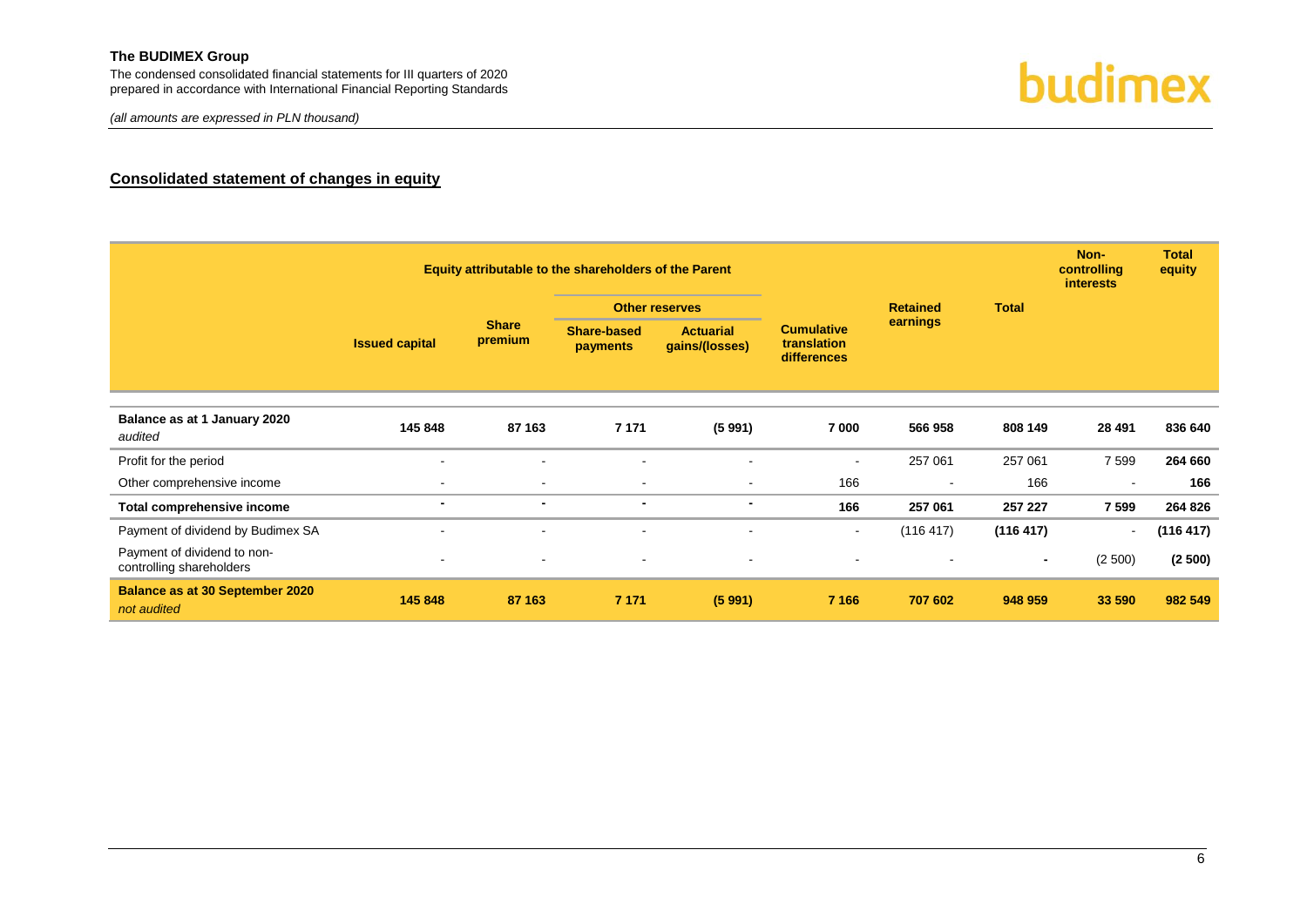The condensed consolidated financial statements for III quarters of 2020 prepared in accordance with International Financial Reporting Standards



*(all amounts are expressed in PLN thousand)*

#### **Consolidated statement of changes in equity (cont.)**

|                                                                     |                          |                                          |                                | Equity attributable to the shareholders of the Parent Company |                                                 |                          |                | Non-<br>controlling<br><b>interests</b> | <b>Total equity</b> |
|---------------------------------------------------------------------|--------------------------|------------------------------------------|--------------------------------|---------------------------------------------------------------|-------------------------------------------------|--------------------------|----------------|-----------------------------------------|---------------------|
|                                                                     |                          | <b>Retained</b><br><b>Other reserves</b> |                                | <b>Total</b>                                                  |                                                 |                          |                |                                         |                     |
|                                                                     | <b>Issued capital</b>    | <b>Share premium</b>                     | <b>Share-based</b><br>payments | <b>Actuarial</b><br>gains/(losses)                            | <b>Cumulative</b><br>translation<br>differences | earnings                 |                |                                         |                     |
| Balance as at 1 January 2019<br>audited                             | 145 848                  | 87 163                                   | 7 1 7 1                        | (5571)                                                        | 6947                                            | 501 783                  | 743 341        | 7 1 3 6                                 | 750 477             |
| Profit for the period                                               | $\overline{\phantom{a}}$ |                                          | $\blacksquare$                 |                                                               | $\blacksquare$                                  | 137 136                  | 137 136        | 1 9 0 2                                 | 136 038             |
| Other comprehensive income                                          |                          | $\blacksquare$                           | $\blacksquare$                 |                                                               | 666                                             | $\blacksquare$           | 666            | $\blacksquare$                          | 666                 |
| Total comprehensive income                                          | $\blacksquare$           | $\blacksquare$                           | $\blacksquare$                 | $\blacksquare$                                                | 666                                             | 137 136                  | 137 802        | 1902                                    | 139 704             |
| Payment of dividend by Budimex SA                                   |                          |                                          | $\blacksquare$                 |                                                               | $\blacksquare$                                  | (160 839)                | (160 839)      |                                         | (160 839)           |
| Payment of dividend to non-controlling<br>shareholders              |                          |                                          |                                |                                                               |                                                 |                          | $\blacksquare$ | (1176)                                  | (1176)              |
| Acquisition of control over an associate                            |                          | $\sim$                                   | $\overline{\phantom{a}}$       | $\overline{\phantom{a}}$                                      |                                                 | $\overline{\phantom{a}}$ | $\blacksquare$ | 12 5 25                                 | 12 5 25             |
| <b>Balance as at 30 September 2019</b><br>not audited               | 145 848                  | 87 163                                   | 7 1 7 1                        | (5571)                                                        | 7613                                            | 478 080                  | 720 304        | 20 387                                  | 740 691             |
| Profit for the period                                               |                          |                                          |                                |                                                               |                                                 | 88 878                   | 88 878         | 935                                     | 89 813              |
| Other comprehensive income                                          |                          |                                          | $\blacksquare$                 | (420)                                                         | (613)                                           | $\overline{\phantom{a}}$ | (1033)         | $\blacksquare$                          | (1033)              |
| Total comprehensive income                                          | $\blacksquare$           | $\blacksquare$                           | $\blacksquare$                 | (420)                                                         | (613)                                           | 88 878                   | 87 845         | 935                                     | 88780               |
| Final settlement of the acquisition of<br>control over an associate |                          |                                          |                                |                                                               |                                                 |                          |                | 8919                                    | 8919                |
| Payment of dividend to non-controlling<br>shareholders              |                          |                                          |                                |                                                               |                                                 |                          | $\blacksquare$ | (1750)                                  | (1750)              |
| <b>Balance as at 31 December 2019</b><br>audited                    | 145 848                  | 87 163                                   | 7 1 7 1                        | (5991)                                                        | 7 000                                           | 566 958                  | 808 149        | 28 4 91                                 | 836 640             |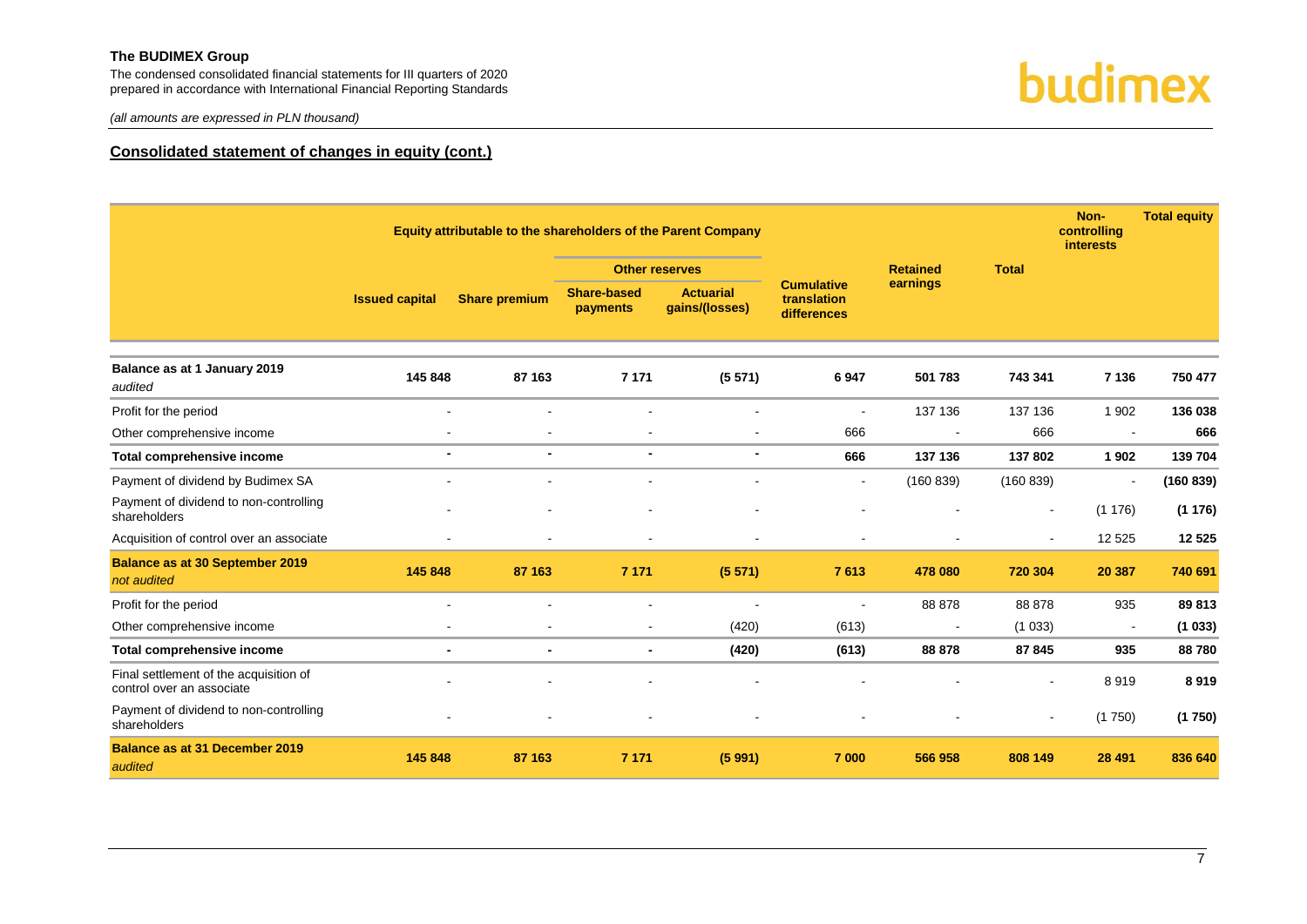The condensed consolidated financial statements for III quarters of 2020 prepared in accordance with International Financial Reporting Standards

### budimex

*(all amounts are expressed in PLN thousand)*

#### <span id="page-8-0"></span>**Consolidated statement of cash flows**

|                                                                                                        | 9-month period ended 30 September |           |  |
|--------------------------------------------------------------------------------------------------------|-----------------------------------|-----------|--|
|                                                                                                        | 2020                              | 2019      |  |
|                                                                                                        | not audited                       |           |  |
| <b>CASH FLOW FROM OPRATING ACTIVITIES</b>                                                              |                                   |           |  |
| Net profit before tax                                                                                  | 350 430                           | 213 265   |  |
| <b>Adjustments for:</b>                                                                                |                                   |           |  |
| Depreciation/ amortization                                                                             | 100 252                           | 71 766    |  |
| Share in net (profits)/ losses of equity accounted companies                                           | (73)                              | (4777)    |  |
| Foreign exchange (gains)/ losses                                                                       | 1 2 0 5                           | (506)     |  |
| Interest and shares in profits (dividends)                                                             | 6 3 8 4                           | 5024      |  |
| (Profit)/ loss on investing activities                                                                 | (1335)                            | (2643)    |  |
| Change in valuation of derivative financial instruments                                                | 461                               | 4 2 2 0   |  |
| Change in provisions and liabilities arising from retirement benefits and similar<br>obligations       | 107 479                           | 70 424    |  |
| Other adjustments                                                                                      | 546                               | 538       |  |
| Operating profit before changes in working capital                                                     | 565 349                           | 357 311   |  |
| Change in receivables and retentions for construction contracts                                        | 218 055                           | (240927)  |  |
| Change in inventories                                                                                  | 50761                             | (254 081) |  |
| Change in retentions for construction contracts and in liabilities, except for loans<br>and borrowings | 223 932                           | (67537)   |  |
| Change in deferred income                                                                              | 153716                            | 182 143   |  |
| Change in valuation of construction contracts and in provision for losses                              | (63999)                           | (153921)  |  |
| Change in cash and cash equivalents of restricted use                                                  | (1075)                            | (3922)    |  |
| Cash flow from/ (used in) operating activities                                                         | 1 146 739                         | (180934)  |  |
| Income tax paid                                                                                        | (135024)                          | (27 770)  |  |
| <b>NET CASH FROM/ (USED IN) OPERATING ACTIVITIES</b>                                                   | 1 011 715                         | (208704)  |  |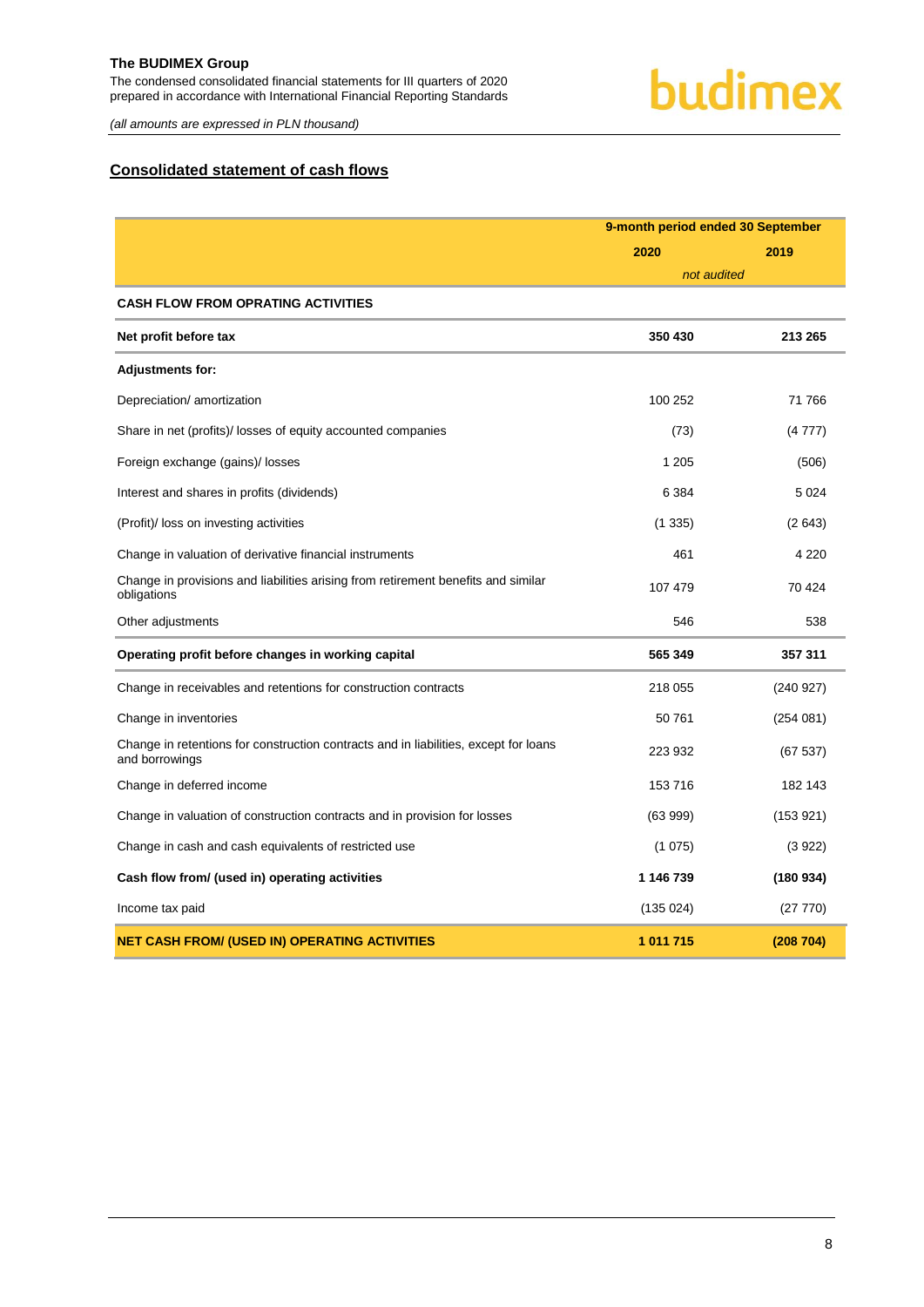The condensed consolidated financial statements for III quarters of 2020 prepared in accordance with International Financial Reporting Standards

*(all amounts are expressed in PLN thousand)*

#### **Consolidated statement of cash flows (continued)**

|                                                                           | 9-month period ended 30 September |           |  |  |
|---------------------------------------------------------------------------|-----------------------------------|-----------|--|--|
|                                                                           | 2020                              | 2019      |  |  |
|                                                                           | not audited                       |           |  |  |
| <b>CASH FLOW FROM INVESTING ACTIVITIES</b>                                |                                   |           |  |  |
| Proceeds from sale of intangible assets and property, plant and equipment | 5 3 8 1                           | 2781      |  |  |
| Proceeds from sale of investment property                                 | 30 000                            | 4 3 6 5   |  |  |
| Purchase of intangible assets and property, plant and equipment           | (42 253)                          | (19 297)  |  |  |
| Purchase of investment property                                           |                                   | (7759)    |  |  |
| Purchase of shares in related entities                                    |                                   | (44365)   |  |  |
| Purchase of shares in non-consolidated and jointly controlled entities    | (230)                             | (143)     |  |  |
| Purchase of bonds issued by banks                                         | (269 079)                         |           |  |  |
| Proceeds from redemption of bonds issued by banks                         | 388 667                           |           |  |  |
| Dividends received                                                        |                                   | 2         |  |  |
| Interest received                                                         | 1 3 3 3                           | 2 1 0 3   |  |  |
| <b>NET CASH FROM/ (USED IN) INVESTING ACTIVITIES</b>                      | 113819                            | (62313)   |  |  |
| <b>CASH FLOW FROM FINANCING ACTIVITIES</b>                                |                                   |           |  |  |
| Loans and borrowings received                                             | 4 3 5 9                           | 13 655    |  |  |
| Repayment of loans and borrowings                                         | (29524)                           | (88 858)  |  |  |
| Dividends paid to the shareholders of the Parent                          | (116 417)                         | (160 839) |  |  |
| Dividends paid to non-controlling shareholders                            | (2500)                            | (1176)    |  |  |
| Payment of lease liabilities                                              | (60213)                           | (52 181)  |  |  |
| Interest paid                                                             | (10498)                           | (10 122)  |  |  |
| Other finance expenditure                                                 | (492)                             | (484)     |  |  |
| <b>NET CASH FROM/ (USED IN) FINANCING ACTIVITIES</b>                      | (215 285)                         | (300005)  |  |  |
|                                                                           |                                   |           |  |  |
| <b>TOTAL NET CASH FLOW</b>                                                | 910 249                           | (571022)  |  |  |
| Foreign exchange differences on cash and cash equivalents, net            | 985                               | 483       |  |  |
| CASH AND CASH EQUIVALENTS - OPENING BALANCE (note 3.2)                    | 1 340 215                         | 1 268 028 |  |  |

**CASH AND CASH EQUIVALENTS - CLOSING BALANCE (note 3.2) 2 251 449 697 489**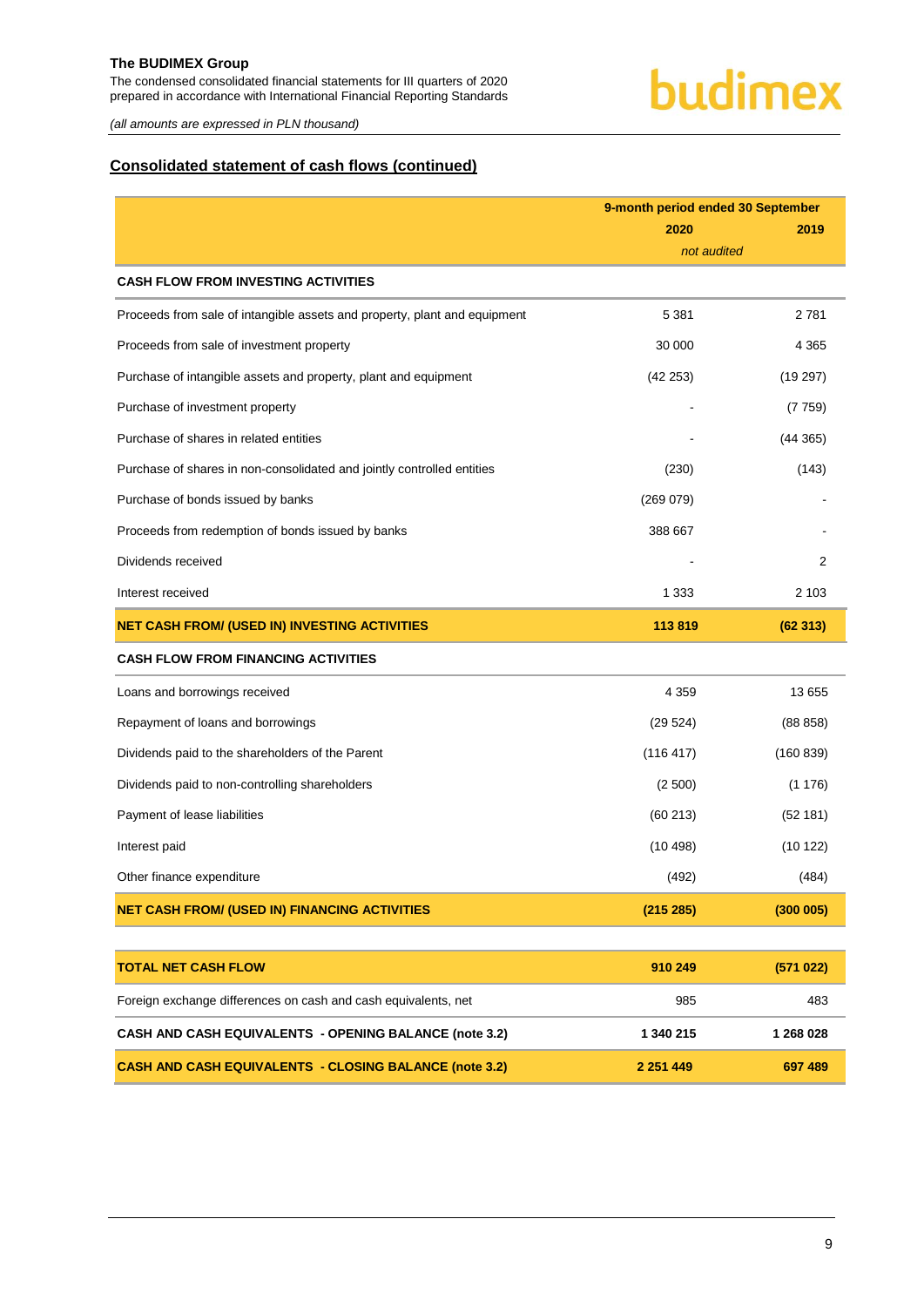#### <span id="page-10-1"></span><span id="page-10-0"></span>**1. Organization of the Budimex Group and changes in the Group structure**

#### **1.1. The Parent Company**

The parent company of the Budimex Group is Budimex SA (the "Parent Company"), which main area of business is building, rendering of management and advisory services for the Budimex Group companies.

The main areas of the business activities of the Group are widely understood construction-assembly services realized in the system of general execution at home and abroad, developer activities, property management, services and production. Budimex SA serves in the Group as an advisory, management and financial center. Realization of these three functions is to facilitate:

- efficient flow of information within Group structures,
- strengthening the efficiency of cash and financial management of individual Group companies,
- strengthening market position of the entire Group.

#### **1.2. Entities subject to consolidation**

<span id="page-10-2"></span>As at 30 September 2020, 31 December 2019 and 30 September 2019 the following entities were subject to consolidation:

|                                                                             | <b>Registered</b>               | % in the share capital<br>as at |         |                                               |  |
|-----------------------------------------------------------------------------|---------------------------------|---------------------------------|---------|-----------------------------------------------|--|
| <b>Company name</b>                                                         | office                          | 2020                            | 2019    | 30 September 31 December 30 September<br>2019 |  |
| Parent company:                                                             |                                 |                                 |         |                                               |  |
| <b>Budimex SA</b>                                                           | Warsaw / Poland                 |                                 |         |                                               |  |
| Subsidiaries:                                                               |                                 |                                 |         |                                               |  |
| Mostostal Kraków SA                                                         | Cracow / Poland                 | 100.00%                         | 100.00% | 100.00%                                       |  |
| Mostostal Kraków Energetyka Sp. z o.o.                                      | Cracow / Poland                 | 100.00%                         | 100.00% | 100.00%                                       |  |
| Budimex Bau GmbH                                                            | Cologne/ Germany                | 100.00%                         | 100.00% | 100.00%                                       |  |
| Budimex Nieruchomości Sp. z o.o.                                            | Warsaw / Poland                 | 100.00%                         | 100.00% | 100.00%                                       |  |
| Budimex Budownictwo Sp. z o.o.                                              | Warsaw / Poland                 | 100.00%                         | 100.00% | 100.00%                                       |  |
| Budimex Kolejnictwo SA                                                      | Warsaw / Poland                 | 100.00%                         | 100.00% | 100.00%                                       |  |
| Budimex Parking Wrocław Sp. z o.o.                                          | Warsaw / Poland                 | 51.00%                          | 51.00%  | 51.00%                                        |  |
| <b>FBSerwis SA</b>                                                          | Warsaw / Poland                 | 100.00%                         | 100.00% | 100.00%                                       |  |
| FBSerwis A Sp. z o.o.                                                       | Warsaw / Poland                 | 100.00%                         | 100.00% | 100.00%                                       |  |
| FBSerwis B Sp. z o.o.                                                       | Warsaw / Poland                 | 100.00%                         | 100.00% | 100.00%                                       |  |
| FBSerwis Karpatia Sp. z o.o.                                                | Tarnów / Poland                 | 100.00%                         | 100.00% | 100.00%                                       |  |
| FBSerwis Wrocław Sp. z o.o.                                                 | Bielany Wrocławskie /<br>Poland | 100.00%                         | 100.00% | 100.00%                                       |  |
| FBSerwis Dolny Śląsk Sp. z o.o.                                             | Ścinawka Dolna / Poland         | 100.00%                         | 100.00% | 100.00%                                       |  |
| FBSerwis Kamieńsk Sp. z o.o.                                                | Kamieńsk / Poland               | 80.00%                          | 80.00%  | 80.00%                                        |  |
| SPV-PIM1 Sp. z o.o. *                                                       | Warsaw / Poland                 |                                 | 100.00% | 100.00%                                       |  |
| $*$ 30.05.3030 the company was marged with Dudimay Niemahamaéai Cn. $=$ 0.0 |                                 |                                 |         |                                               |  |

\* 26.05.2020 the company was merged with Budimex Nieruchomości Sp. z o.o.

As at 30 September 2020, 31 December 2019 and 30 September 2019 stand-alone data of Budimex SA and other Group companies, which are partners in consortiums (treated as joint operations according to IFRS 11), included their share in assets, liabilities, revenue and expenses of the following joint operations:

| Joint operation name                   | Share in the issued capital and in the number of votes (%) |                  |                   |  |  |  |  |
|----------------------------------------|------------------------------------------------------------|------------------|-------------------|--|--|--|--|
|                                        | 30 September 2020                                          | 31 December 2019 | 30 September 2019 |  |  |  |  |
| Budimex SA Cadagua SA III s.c.         | 99.90%                                                     | 99.90%           | 99.90%            |  |  |  |  |
| Budimex SA Cadagua SA IV s.c.          | 99.90%                                                     | 99.90%           | 99.90%            |  |  |  |  |
| Budimex SA Cadagua SA V s.c.           | 99.90%                                                     | 99.90%           | 99.90%            |  |  |  |  |
| Budimex SA Ferrovial Agroman SA 2 s.c. | 95.00%                                                     | 95.00%           | 95.00%            |  |  |  |  |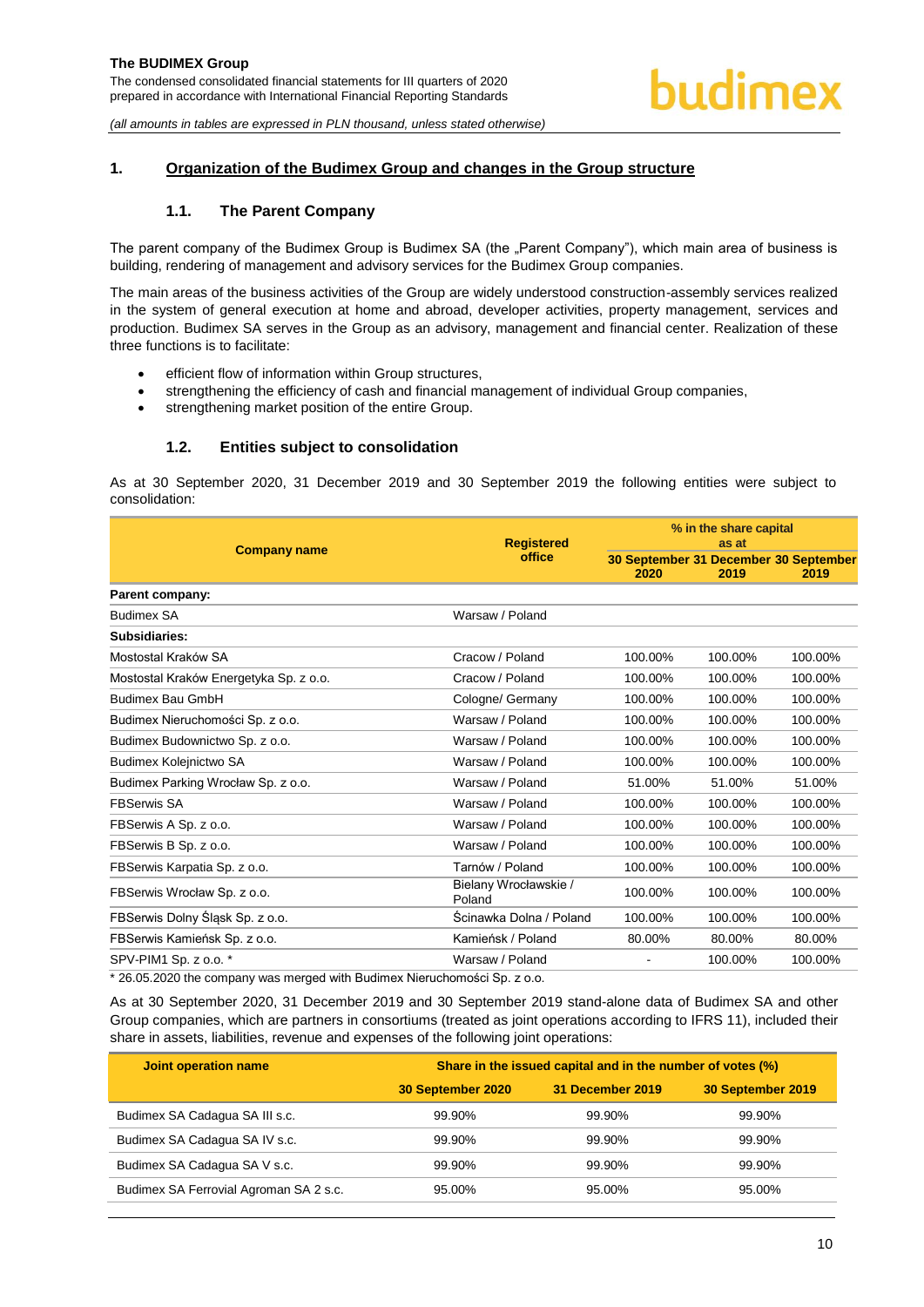The condensed consolidated financial statements for III quarters of 2020 prepared in accordance with International Financial Reporting Standards

### budimex

*(all amounts in tables are expressed in PLN thousand, unless stated otherwise)*

| Joint operation name                          | Share in the issued capital and in the number of votes (%) |                  |                   |  |  |  |
|-----------------------------------------------|------------------------------------------------------------|------------------|-------------------|--|--|--|
|                                               | 30 September 2020                                          | 31 December 2019 | 30 September 2019 |  |  |  |
| Budimex SA Sygnity SA sp.j.                   | 67.00%                                                     | 67.00%           | 67.00%            |  |  |  |
| Budimex SA Ferrovial Construccion SA sp.j. *  | 50.00%                                                     | 50.00%           | 50.00%            |  |  |  |
| Budimex SA Tecnicas Reunidas SA Turów<br>S.C. | 50.00%                                                     | 50.00%           | 50.00%            |  |  |  |
| Budimex SA Energetyka 3 sp.j.**               | ٠                                                          | 100.00%          | 100.00%           |  |  |  |
| Budimex SA Ferrovial Agroman SA s.c. ***      | ۰                                                          | 99.98%           | 99.98%            |  |  |  |
| Budimex SA Cadagua SA II s.c.****             | -                                                          | 99.90%           | 99.90%            |  |  |  |

\* on 22 July 2020 the company changed its name to Budimex SA Ferrovial Construccion SA sp.j., based on a resolution of its partners,

\*\* on 30 June 2020, the partners of the company Budimex SA Energetyka 3 sp. j. adopted a resolution on liquidation of the company without conducting liquidation proceedings,

\*\*\* on 31 August 2020 the partners of the company Budimex SA Ferrovial Agroman SA s.c. agreed on the dissolution of the company, due to the achievement of the economic purpose for which the company was founded,

\*\*\*\* on 15 June 2020 the partners of the company Budimex SA Cadagua SA II s.c. agreed on the dissolution of the company on 30 June 2020, due to the achievement of the economic purpose for which the company was founded.

As at 30 September 2020, 31 December 2019 and 30 September 2019 equity accounted companies included:

| <b>Entity name</b> | <b>Share</b>         |                  |                      |  |  |
|--------------------|----------------------|------------------|----------------------|--|--|
|                    | 30 September<br>2020 | 31 December 2019 | 30 September<br>2019 |  |  |
| Promos Sp. z o.o.  | 26.31%               | 26.31%           | 26.31%               |  |  |

#### <span id="page-11-0"></span>**1.3. Description of the changes in the composition of the Group together with the indication of their consequences**

On 26 May 2020 SPV-PIM 1 Sp. z o.o. was merged with Budimex Nieruchomości Sp. z o.o.

On 15 June 2020 the partners of Budimex SA Cadagua SA II s.c. agreed on the dissolution of the company on 30 June 2020 due to the achievement of the economic goal for which the company was founded.

On 25 June 2020 a new company, FBSerwis Odbior Sp. z o.o., was registered. It was not consolidated as at 30 September 2020 due to the lack of operating activities.

On 30 June 2020 the shareholders of Budimex SA Energetyka 3 sp. j. adopted a resolution to liquidate the company without conducting liquidation proceedings. On 26 August 2020 it was removed from the National Court Register.

On 22 July 2020 Budimex SA Ferrovial Agroman SA s.j. by a resolution of shareholders, it changed its name to Budimex SA Ferrovial Construccion SA sp.j.

On 31 August 2020 the shareholders of Budimex SA Ferrovial Agroman SA s.c. adopted a resolution on dissolution of the company due to achievement of the economic goal for which the company was founded.

In the 9-month period ended 30 September 2020 there were no other changes in the Group's structure.

In the period covered by this report, no significant activities were discontinued and nor were there plans to discontinue any significant activities in the future.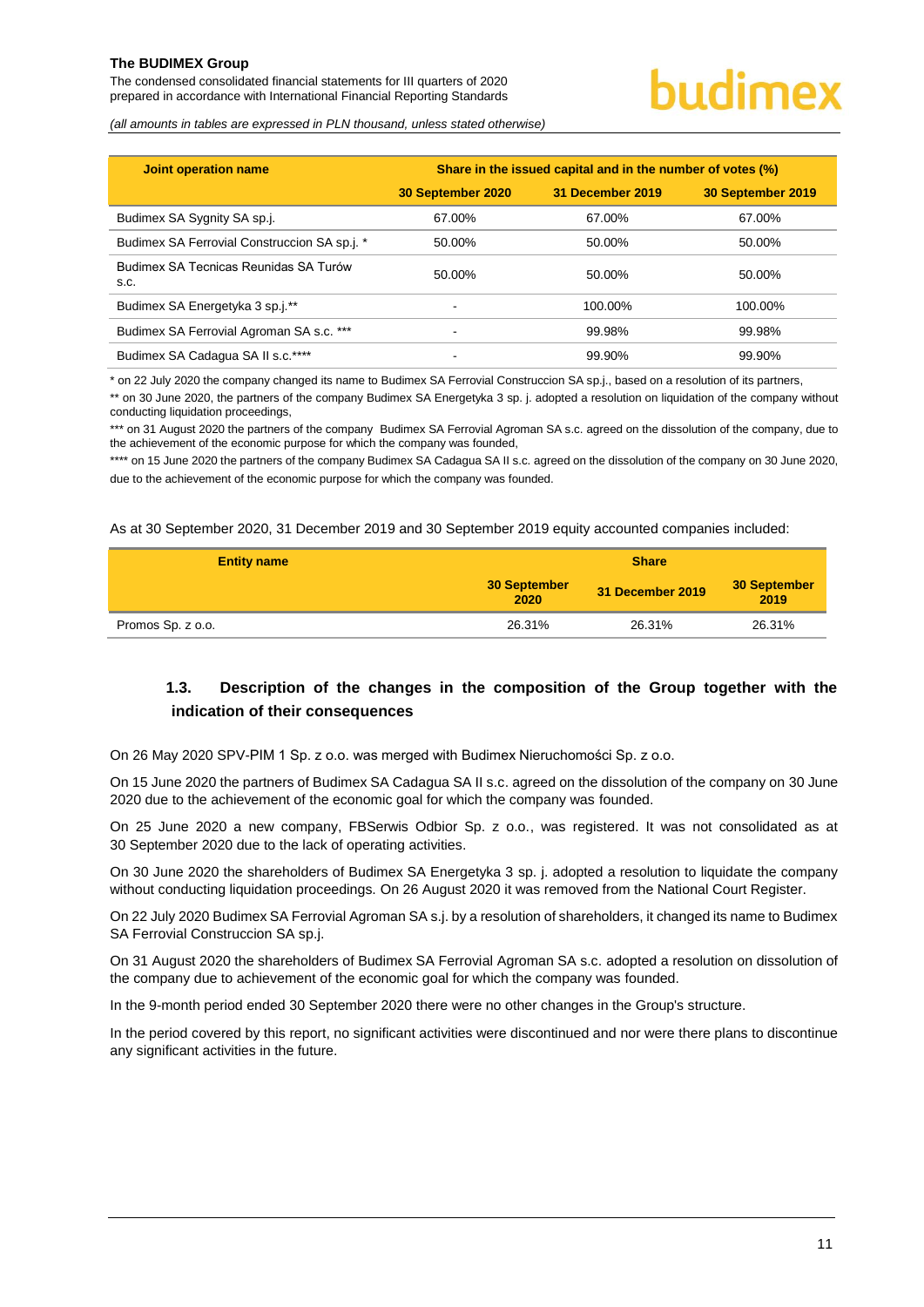#### <span id="page-12-0"></span>**2. Shareholders of the Parent Company**

According to the information held by Budimex SA, the shareholding structure of Budimex SA as at the report date was as follows:

| <b>Shareholder</b>                       | <b>Type of</b><br>shares | <b>Number of</b><br>shares | % of the share<br>capital | <b>Number of</b><br><b>votes</b> | % of voting<br>rights at the<br><b>AGM</b> |
|------------------------------------------|--------------------------|----------------------------|---------------------------|----------------------------------|--------------------------------------------|
| Ferrovial Construction International SE* | ordinary                 | 12 801 654                 | 50.14%                    | 12 801 654                       | 50.14%                                     |
| Aviva OFE Aviva Santander                | ordinary                 | 2 552 000                  | 10.00%                    | 2 552 000                        | 10.00%                                     |
| Nationale-Nederlanden OFE                | ordinary                 | 1 618 000                  | 6.34%                     | 1 618 000                        | 6.34%                                      |
| Other shareholders                       | ordinary                 | 8 558 444                  | 33.52%                    | 8 558 444                        | 33.52%                                     |
| <b>Total</b>                             |                          | 25 530 098                 | <b>100.00%</b>            | 25 530 098                       | 100.00%                                    |

\*Ferrovial Agroman International SE changed its name to Ferrovial Construction International SE.

According to the information held by Budimex SA, the shareholding structure of Budimex SA as at 31 December 2019 was as follows:

| <b>Shareholder</b>                 | <b>Type of</b><br>shares | <b>Number of</b><br>shares | % of the share<br>capital | Number of<br>votes | % of voting<br>rights at the<br><b>AGM</b> |
|------------------------------------|--------------------------|----------------------------|---------------------------|--------------------|--------------------------------------------|
| Ferrovial Agroman International SE | ordinary                 | 14 078 159                 | 55.14%                    | 14 078 159         | 55.14%                                     |
| Aviva OFE Aviva Santander          | ordinary                 | 2 552 000                  | 10.00%                    | 2 552 000          | 10.00%                                     |
| Nationale-Nederlanden OFE          | ordinary                 | 1 360 000                  | 5.33%                     | 1 360 000          | 5.33%                                      |
| Other shareholders                 | ordinary                 | 7 539 939                  | 29.53%                    | 7 539 939          | 29.53%                                     |
| <b>Total</b>                       |                          | 25 530 098                 | <b>100.00%</b>            | 25 530 098         | 100.00%                                    |

#### <span id="page-12-2"></span><span id="page-12-1"></span>**3. Principles applied for the purpose of preparation of this report**

#### **3.1. Accounting policies and basis of preparing the consolidated financial statements of the Budimex Group**

These condensed consolidated financial statements were prepared in accordance with IAS 34 "Interim Financial Reporting" and appropriate accounting standards applicable for preparation of the interim consolidated financial statements adopted by the European Union issued and effective when preparing the interim consolidated financial statements applying the same principles for the current and comparable period. Details of accounting policies adopted by the Group were described in the consolidated financial statements of the Group for the year ended 31 December 2019, published on 26 March 2020.

The consolidated financial statements were prepared on the assumption that the Parent Company and all entities included in the Budimex Group will be going concerns in the foreseeable future. In the reporting period and as at the date of preparation of these financial statements no circumstances were noted that would indicate a threat to ability to continue as a going concern.

#### *Amendments to standards applied for the first time in 2020*

- Amendments to IFRS 9 "Financial Instruments", IAS 39 "Financial Instruments: Recognition and Measurement" and IFRS 7 "Financial Instruments: Disclosures" – Interest Rate Benchmark Reform;
- Amendments to IAS 1 "Presentation of Financial Statements" and IAS 8 "Accounting Policies, Changes in Accounting Estimates and Errors" – Definition of Materiality;
- Amendments to References to the Conceptual Framework in IFRS Standards,
- Amendments to IFRS 3 ..Business Combinations".
- Amendments to IFRS 16 .Leases" Covid 19-Related Rent Concessions.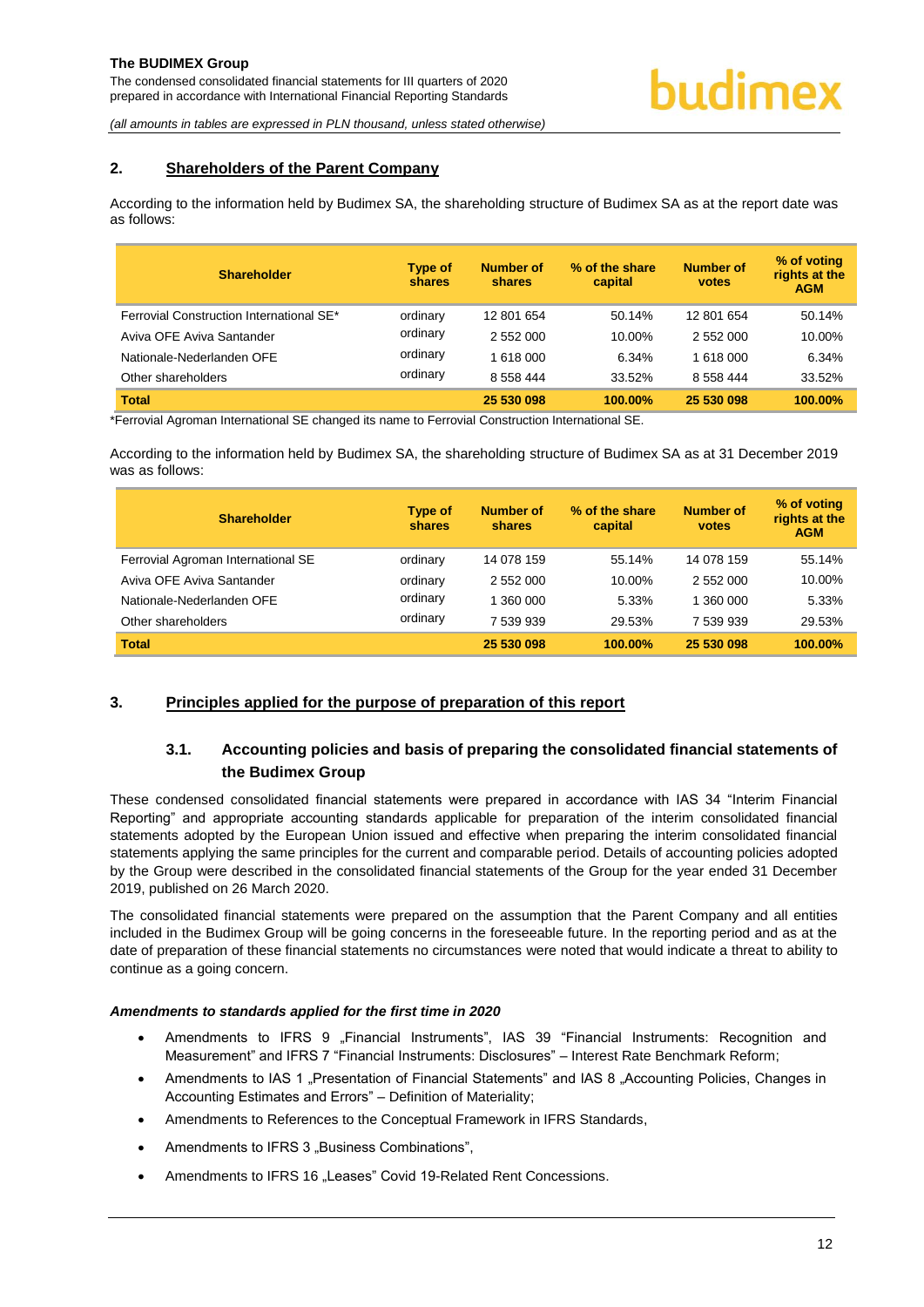The above amendments to standards did not have a significant impact on the Group's accounting policy applied so far.

#### *Standards and amendments to standards issued by IASB but not yet adopted by the EU*

The IFRSs endorsed by the EU do not differ materially from regulations adopted by the International Accounting Standards Board (IASB), except for the below standards and amendments to Standards, which as at the date of the preparation of these consolidated financial statements were not yet adopted for use:

- IFRS 14 "Regulatory deferral accounts" according to the European Commission's decision the endorsement process of the standard will not be initiated until the final version of the standard has been published (effective for annual periods beginning on or after 1 January 2016),
- IFRS 17 "Insurance contracts" (effective for annual periods beginning on or after 1 January 2023),
- Amendments to IFRS 10 "Consolidated financial statements" and IAS 28 "Investments in associates and joint ventures" – Sale or contribution of assets between an investor and its associate or joint venture – the endorsement process has been postponed by the EU indefinitely – the effective date has been postponed by the IASB indefinitely,
- Amendments to IAS 1 ..Presentation of Financial Statements" Classification of Liabilities as Current or Noncurrent and Classification of Liabilities as Current or Non-current – Deferral of Effective Date (effective for annual periods beginning on or after 1 January 2023),
- Amendments to IFRS 3 "Business Combinations", IAS 16 "Property, Plant and Equipment" and IAS 37 "Provisions, Contingent Liabilities and Contingent Assets" (effective for annual periods beginning on or after 1 January 2022),
- Annual Improvements to IFRSs (Cycle 2018-2020), effective for annual periods beginning on or after 1 January 2022,
- Amendments to IFRS 4 "Insurance Contracts" deferral of IFRS 9 (effective for annual periods beginning on or after 1 January 2021),
- Amendments to IFRS 9, IAS 39, IFRS 7, IFRS 4 and IFRS 16 Interest Rate Benchmark Reform Phase 2 (effective for annual periods beginning on or after 1 January 2021).

The above mentioned standards and amendments to standards would not have any material impact on the consolidated financial statements, had these been applied by the Group at the reporting date.

#### **3.2. Cash recognised in the cash flow statement**

<span id="page-13-0"></span>The Group recognizes cash of restricted use (including mainly cash of the consortia in the portion attributable to other consortium members, funds kept in escrow by developer companies and split payment bank accounts) in the statement of financial position under cash and cash equivalents. For the purpose of the statement of cash flow – the balance of cash at the beginning and at the end of the reporting period is reduced by cash of restricted use, and its change in the statement of financial position is recognized under cash flow from operating activities.

|                                                        | 30 September<br>2020 | 31 December<br>2019 | 30 September<br>2019 |
|--------------------------------------------------------|----------------------|---------------------|----------------------|
| Cash recognised in the statement of financial position | 2 4 2 8 2 8 6        | 1 515 977           | 842 535              |
| Cash and cash equivalents of restricted use            | (176837)             | (175, 762)          | (145046)             |
| Cash recognised in the statement of cash flow          | 2 2 5 1 4 4 9        | 1 340 215           | 697489               |

#### <span id="page-13-1"></span>**4. Net sales of finished goods and services, selling expenses, administrative expenses and profitability**

Sale of construction-assembly services in Poland is characterized by seasonality mainly connected with atmosphere conditions and the highest revenues are usually achieved in the second and third quarter, while the lowest – in the first quarter.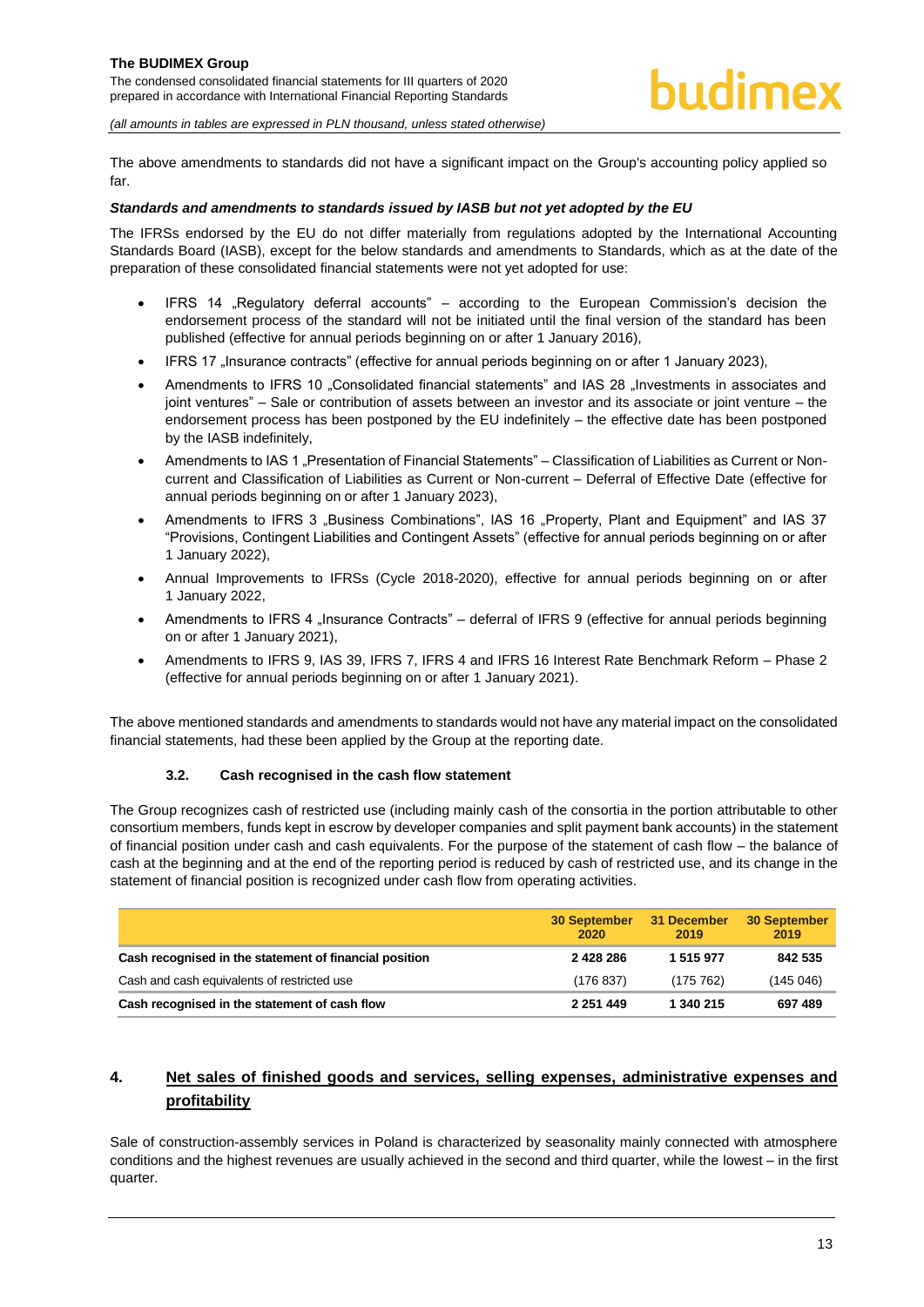The condensed consolidated financial statements for III quarters of 2020 prepared in accordance with International Financial Reporting Standards

*(all amounts in tables are expressed in PLN thousand, unless stated otherwise)*

In the 9-month period of 2020 construction-assembly production in Poland expressed in current prices increased by 1,0% (a decrease by 1.6% in fixed prices) compared to the corresponding period of the prior year, while sales of the construction segment of the Budimex Group on the home market were up 7.3% on the corresponding period.

#### *Net sales and profitability*

|                                                         | 9 months ended |                                   |                       | 3 months ended |                                   |                          |
|---------------------------------------------------------|----------------|-----------------------------------|-----------------------|----------------|-----------------------------------|--------------------------|
|                                                         | 2020           | 30 September 30 September<br>2019 | <b>Change in</b><br>% | 2020           | 30 September 30 September<br>2019 | <b>Change in</b><br>$\%$ |
| Net sales of finished goods and services                | 6 169 346      | 5 382 556                         | 14.62%                | 2 434 910      | 2 134 135                         | 14.09%                   |
| Gross profit on sales                                   | 601 795        | 353 791                           | 70.10%                | 274 244        | 144 410                           | 89.91%                   |
| <b>Gross profitability on sales</b>                     | 9.75%          | 6.57%                             | 3.18 p.p.             | 11.26%         | 6.77%                             | 4.49 p.p.                |
| Gross profit on sales in construction<br>segment        | 402 279        | 259 474                           | 55.04%                | 171 470        | 108 435                           | 58.13%                   |
| Gross profitability on sales in<br>construction segment | 7.30%          | 5.05%                             | 2.25 p.p.             | 8.05%          | 5.39%                             | 2.66 p.p.                |
| Gross profit on sales in developer<br>segment           | 150 241        | 99 239                            | 51.39%                | 75816          | 28 954                            | 161.85%                  |
| Gross profitability on sales in<br>developer segment    | 27.16%         | 23.49%                            | 3.67 p.p.             | 27.23%         | 26.43%                            | 0,80 p.p.                |
| Operating profit                                        | 369 283        | 223 539                           | 65.20%                | 212 674        | 112 157                           | 89.62%                   |
| <b>Operating profitability</b>                          | 5.99%          | 4.15%                             | 1.84 p.p.             | 8.73%          | 5.26%                             | 3.47 p.p.                |
| Net profit                                              | 264 660        | 139 038                           | 90.35%                | 150 169        | 66 505                            | 125.80%                  |
| <b>Net profitability</b>                                | 4.29%          | 2.58%                             | 1.71 p.p.             | 6.17%          | 3.12%                             | 3.05 p.p.                |

#### *Selling expenses and administrative expenses*

|                                                                                                         |                                   | 9 months ended |                    |           | 3 months ended                    |            |  |
|---------------------------------------------------------------------------------------------------------|-----------------------------------|----------------|--------------------|-----------|-----------------------------------|------------|--|
|                                                                                                         | 30 September 30 September<br>2020 | 2019           | <b>Change in %</b> | 2020      | 30 September 30 September<br>2019 |            |  |
| Selling expenses                                                                                        | (20974)                           | (21980)        | $(4.58\%)$         | (7187)    | (7892)                            | $(8.93\%)$ |  |
| Administrative expenses                                                                                 | (181 681)                         | $(128 347)^*$  | 41.55%             | (58, 308) | $(21 259)^*$                      | 174.27%    |  |
| Total selling & administrative<br>expnses                                                               | (202655)                          | (150327)       | 34.81%             | (65, 495) | (29151)                           | 124.67%    |  |
| <b>Share of selling &amp; administrative</b><br>expenses in net sales of finished<br>goods and services | 3.28%                             | 2.79%          | $0.49$ p.p.        | 2.69%     | 1.37%                             | 1.32 p.p.  |  |

\*the amounts include an adjustment of the license fee of PLN 34 818 thousand.

#### <span id="page-14-0"></span>**5. Other operating income and expenses**

#### *Other operating income*

|                                                        | 9 months ended              |                             |                             | 3 months ended              |
|--------------------------------------------------------|-----------------------------|-----------------------------|-----------------------------|-----------------------------|
|                                                        | <b>30 September</b><br>2020 | <b>30 September</b><br>2019 | <b>30 September</b><br>2020 | <b>30 September</b><br>2019 |
| Reversal of impairment write-downs against receivables | 2476                        | 8095                        | 714                         | 776                         |
| Reversal of provisions for penalties and sanctions     | 48 388                      | 13 112                      | 18 649                      | 5841                        |
| Penalties/compensations awarded                        | 25 543                      | 29 604                      | 8 5 3 0                     | 15 770                      |
| Statute-barred liabilities written-off                 | 638                         | 4 707                       | 213                         | 329                         |
| Gains on derivative financial instruments              | 1 7 8 1                     | 3656                        | 1 1 3 2                     | 81                          |
| Subsidies received                                     | 127                         | 539                         | 127                         |                             |
| Gains on the sale of non-financial non-current assets  | 1891                        | 3 3 1 7                     | 154                         | 44                          |
| Reversal of other provisions                           | 2 0 0 0                     |                             |                             |                             |
| Other                                                  | 1843                        | 716                         | 140                         | 422                         |
| <b>Total</b>                                           | 84 687                      | 63746                       | 29 659                      | 23 263                      |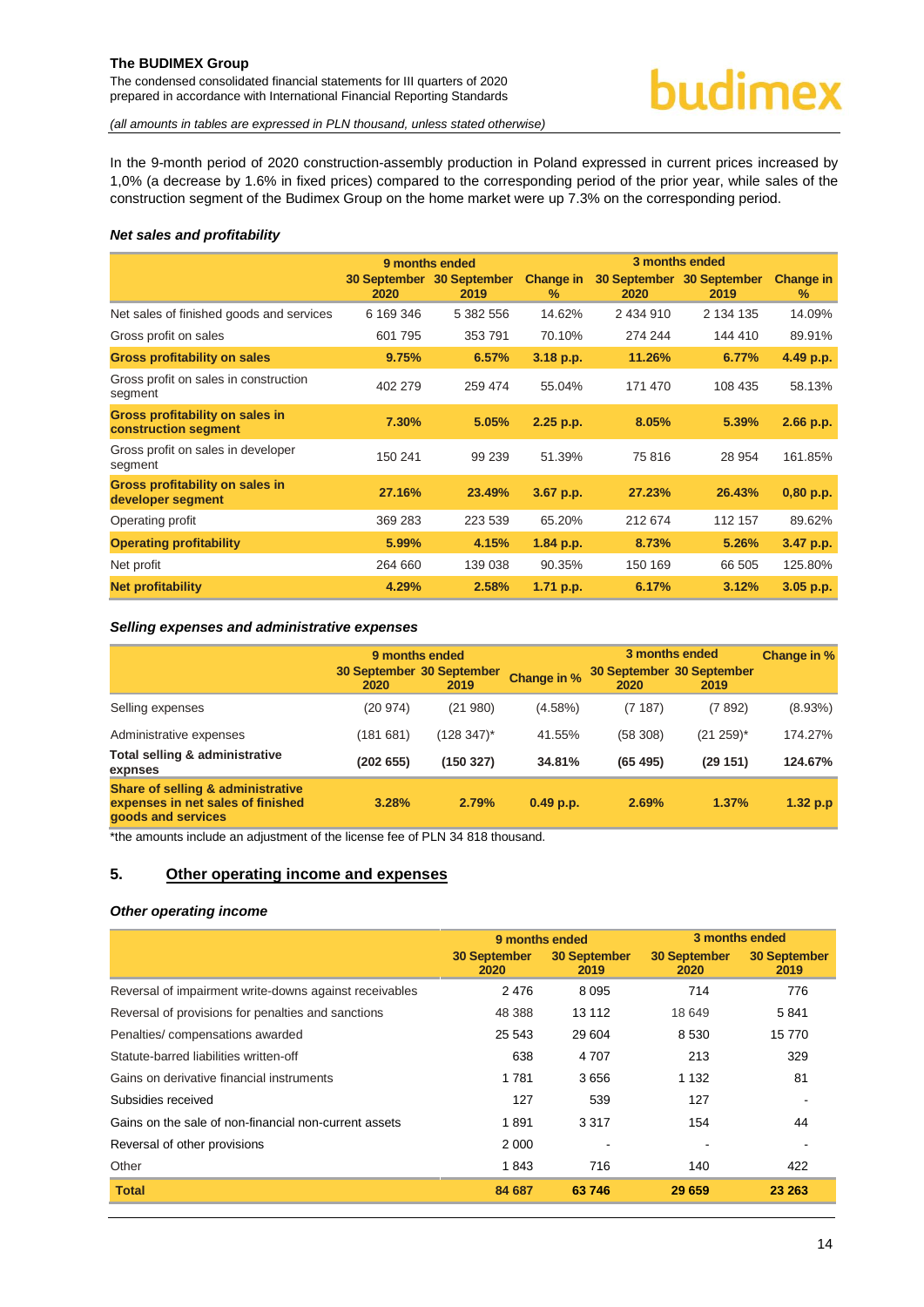The condensed consolidated financial statements for III quarters of 2020 prepared in accordance with International Financial Reporting Standards

# budimex

*(all amounts in tables are expressed in PLN thousand, unless stated otherwise)*

#### *Other operating expenses*

|                                                    | 9 months ended              |                             | 3 months ended              |                             |
|----------------------------------------------------|-----------------------------|-----------------------------|-----------------------------|-----------------------------|
|                                                    | <b>30 September</b><br>2020 | <b>30 September</b><br>2019 | <b>30 September</b><br>2020 | <b>30 September</b><br>2019 |
| Impairment write-downs against receivables         | (33651)                     | (3095)                      | (8600)                      | 343                         |
| Compensations and liquidated damages paid          | (20 454)                    | (6717)                      | (2607)                      | (2552)                      |
| Impairment write-downs against inventories         | (3895)                      |                             | (3895)                      |                             |
| Loss on derivative financial instruments           | $\overline{\phantom{a}}$    | (3087)                      | 227                         | 332                         |
| Court charges                                      | (915)                       | (1787)                      | (379)                       | (653)                       |
| Creation of provisions for penalties and sanctions | (50455)                     | (27798)                     | (9363)                      | (23 204)                    |
| Donations                                          | (3178)                      | (662)                       | (183)                       | (229)                       |
| Other                                              | (1996)                      | (525)                       | (934)                       | (402)                       |
| <b>Total</b>                                       | (114544)                    | (43671)                     | (25734)                     | (26365)                     |

#### <span id="page-15-0"></span>**6. Finance income and costs**

#### *Finance income*

|                                                                                    | 9 months ended              |                      | 3 months ended              |                             |
|------------------------------------------------------------------------------------|-----------------------------|----------------------|-----------------------------|-----------------------------|
|                                                                                    | <b>30 September</b><br>2020 | 30 September<br>2019 | <b>30 September</b><br>2020 | <b>30 September</b><br>2019 |
| Interest earned                                                                    | 11 2 20                     | 13863                | 1 2 9 3                     | 4 1 1 3                     |
| Valuation of receivables from service concession<br>arrangement                    | 2 1 5 8                     | 2 1 5 1              | 720                         | 717                         |
| Foreign exchange gains                                                             | 525                         | 573                  | (812)                       | 573                         |
| Reversal of provisions for interest on compensations                               | 3698                        | 1653                 | ٠                           |                             |
| Write off of liabilities for purchase of FBSerwis Karpatia<br>and FBSerwis Wrocław | 278                         |                      | (4 748)                     |                             |
| Other                                                                              | ۰                           | 5                    | (19)                        |                             |
| <b>Total</b>                                                                       | 17879                       | 18 245               | (3566)                      | 5403                        |

#### *Finance costs*

|                                                   | 9 months ended              |                             | 3 months ended              |                             |
|---------------------------------------------------|-----------------------------|-----------------------------|-----------------------------|-----------------------------|
|                                                   | <b>30 September</b><br>2020 | <b>30 September</b><br>2019 | <b>30 September</b><br>2020 | <b>30 September</b><br>2019 |
| Interest expense                                  | (8461)                      | (9119)                      | (2770)                      | (3677)                      |
| Discount of retentions for construction contracts | (5091)                      | (5053)                      | (1174)                      | (1456)                      |
| Cost of bank commissions and guarantees           | (20 877)                    | (17353)                     | (7293)                      | (6462)                      |
| Loss on derivative financial instruments          | (1935)                      | (1617)                      | (32)                        | (657)                       |
| Foreign exchange losses                           |                             |                             |                             | 125                         |
| Other                                             | (441)                       | (154)                       | (28)                        | (129)                       |
| <b>Total</b>                                      | (36 805)                    | (33 296)                    | (11 297)                    | (12 256)                    |

All valued derivative instrument contracts (presented both in the operating and financing activity) were classified as level 2 in the fair value hierarchy. During the 9 months ended 30 September 2020, there was no transfer between Level 1 and Level 2 of fair value measurements, and no transfer into and out of Level 3 of fair value measurement. The fair value of financial instruments owned by the Group companies is similar to their carrying value.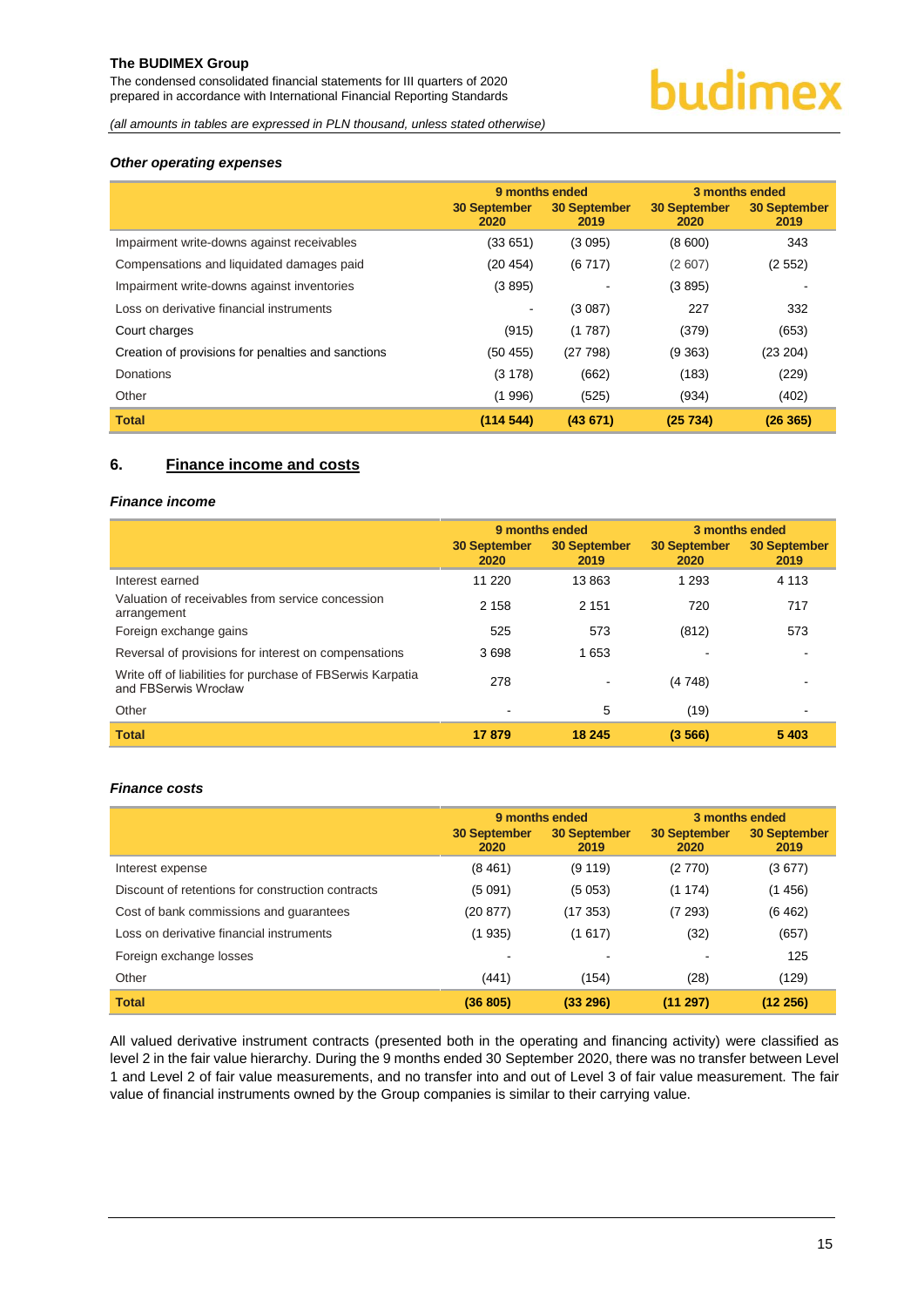#### <span id="page-16-0"></span>**7. Other important infomation on activity of the Budimex Group in the period of three quarters of 2020**

#### *Provisions for liabilities and other charges*

|                                                     | 30 September 2020 | 31 December 2019 |
|-----------------------------------------------------|-------------------|------------------|
| Provisions for litigation proceedings               | 25 199            | 23 876           |
| Provisions for compensations and liquidated damages | 120 395           | 122 084          |
| Provisions for warranty repairs                     | 588 934           | 480 711          |
| Provisions for reclamation                          | 39 812            | 41 396           |
| Other provisions                                    | 48 307            | 47 101           |
| <b>Total</b>                                        | 822 647           | 715 168          |
| of which:                                           |                   |                  |
| - long-term                                         | 590 078           | 498 422          |
| - short-term                                        | 232 569           | 216 746          |

#### *Income tax in the income statement*

|                                    | 30 September 2020 | 30 September 2019 |
|------------------------------------|-------------------|-------------------|
| Income tax - current               | (183 154)         | (112909)          |
| Income tax - deferred              | 97 384            | 38 682            |
| Income tax in the income statement | $(85\ 770)$       | (74227)           |

#### *Other information*

|                                                                                                    | 9 months ended    |                   |  |
|----------------------------------------------------------------------------------------------------|-------------------|-------------------|--|
|                                                                                                    | 30 September 2020 | 30 September 2019 |  |
| Reversal of impairment write-downs of inventories                                                  | 2 4 2 3           | 7695              |  |
| Value of property, plant and equipment and intangible assets purchased<br>or started to be leased: | 111 652           | 148 347           |  |
| - of which: plant and machinery                                                                    | 45 341            | 12 023            |  |

As at 30 September 2020 contractual obligations made by the Group for the purchase or lease of property, plant and equipment amounted to PLN 38 140 thousand. Contractual obligations made by the Group for the purchase of property, plant and equipment as at 31 December 2019 amounted to PLN 6 912 thousand.

In the 9 months of 2020 the Budimex Group recorded an increase in the level of cash and cash equivalents which results from high operating flows realized in the initial phase of newly signed infrastructure contracts. Additionally, as at 30 September 2020 there was a cyclical increase in the balance of valuation of construction contracts (assets) compared to the balance as at the end of 2019, related to a larger scale of work performed and not invoiced. On the other hand, the balance of short-term other financial assets decreased due to the maturity date and thus the resale of bonds issued by banks. Apart from that, there were no significant changes in the items of the consolidated statement of financial position.

#### <span id="page-16-1"></span>**8. Operating segments**

For the management purposes the Group has been divided into segments based on the products and services offered. The Group operates in the following two operating segments:

- construction business
- developer and property management business
- service activities.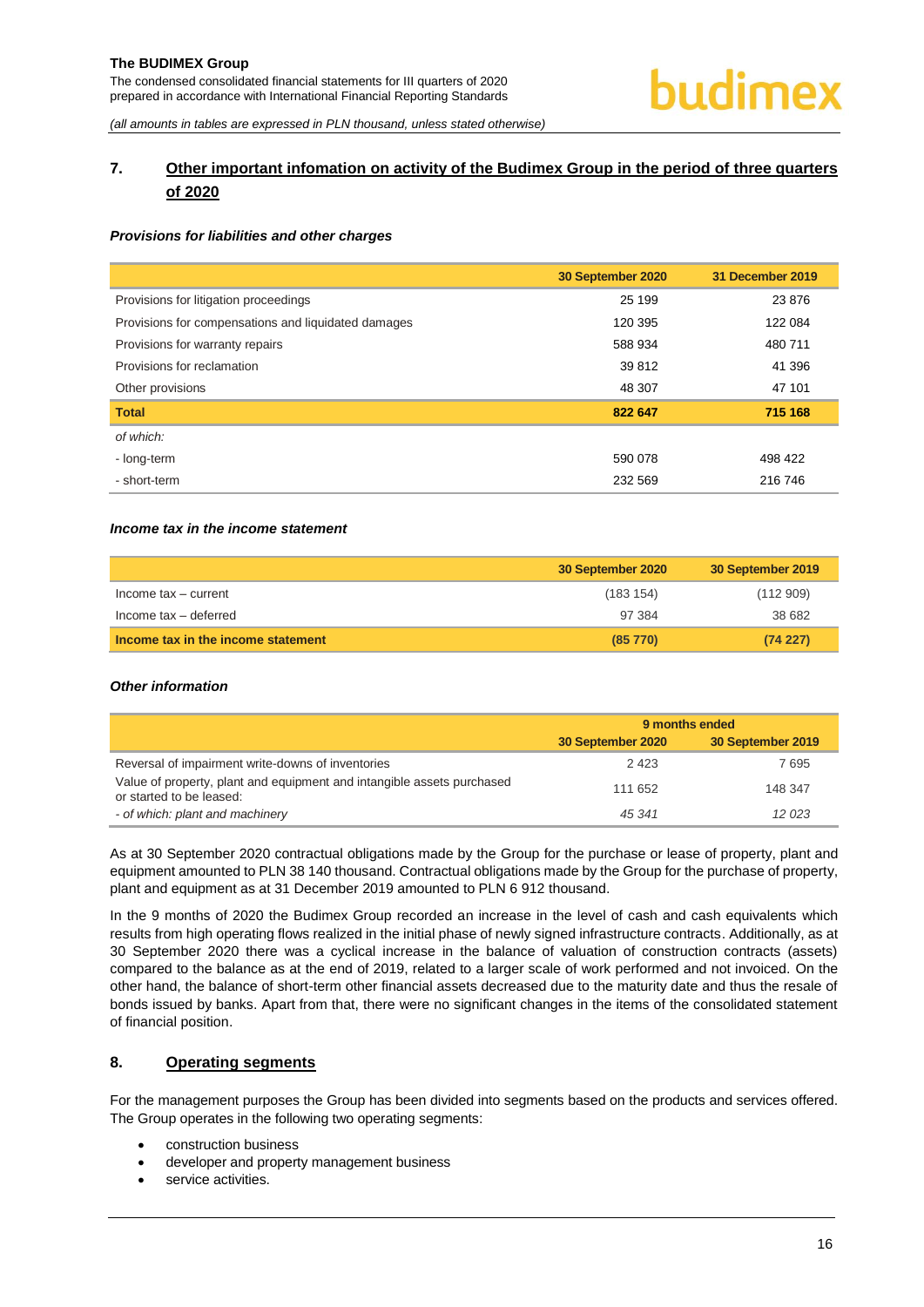Construction business covers rendering of widely understood construction-assembly services at home and abroad and is realised by the following Group companies:

- Budimex SA
- Mostostal Kraków SA
- Mostostal Kraków Energetyka Sp. z o.o.
- Budimex Bau GmbH
- Budimex Budownictwo Sp. z o.o.
- Budimex Kolejnictwo SA

Developer and property management segment covers preparation of land for investment projects, realization of investment projects in the field of housing construction industry, flat disposal and rental and servicing property on own account. The following Group entities were included in this segment:

- Budimex Nieruchomości Sp. z o.o.
- SPV-PIM 1 Sp. z o.o. (merged with Budimex Nieruchomości Sp. z o.o. on 26 May 2020)
- Budimex SA in a part relating to developer business, as a result of merger with Budimex Inwestycie Sp. z o.o. on 13 August 2009.

The segment of service activities comprises comprehensive services in the field of with municipal waste management, comprehensive road maintenance, lighting infrastructure extension and management, and technical operation (maintenance) of buildings. As part of the service activities segment recognised were also other Group entities, which conduct activities in the form of public-private partnership (PPP). The following entities were classified to this segment:

- Budimex Parking Wrocław Sp. z o.o.
- **FBSerwis SA**
- FBSerwis A Sp. z o.o.
- FBSerwis B Sp. z o.o.
- FBSerwis Dolny Śląsk Sp. z o.o.
- FBSerwis Wrocław Sp. z o.o.
- FBSerwis Karpatia Sp. z o.o.
- FBSerwis Kamieńsk Sp. z o.o.

Segment performance is evaluated based on sales revenue, gross profit (loss) on sales, operating profit (loss) and net profit (loss) for the period.

The results of segments for nine months of 2020 are presented in the table below:

| <b>Segment name</b>                                                  | <b>Construction</b><br><b>business</b> | <b>Property</b><br>management<br>and developer<br><b>business</b> | <b>Services</b> | <b>Consolidation</b><br>adjustments | <b>Consolidated</b><br>value |
|----------------------------------------------------------------------|----------------------------------------|-------------------------------------------------------------------|-----------------|-------------------------------------|------------------------------|
| External sales                                                       | 5 188 325                              | 552 748                                                           | 428 273         |                                     | 6 169 346                    |
| Inter-segment sales                                                  | 323 251                                | 423                                                               | 3 0 6 1         | (326 735)                           |                              |
| Total sales of finished goods, goods<br>for resale and raw materials | 5 511 576                              | 553 171                                                           | 431 334         | (326 735)                           | 6 169 346                    |
| Gross profit on sales                                                | 402 279                                | 150 241                                                           | 75 024          | (25749)                             | 601 795                      |
| Selling expenses                                                     | (7567)                                 | (13 407)                                                          |                 |                                     | (20974)                      |
| Administrative expenses                                              | (149364)                               | (23040)                                                           | (23 122)        | 13845                               | (181681)                     |
| Other operating income/ (expenses), net                              | (34674)                                | 2741                                                              | 2076            |                                     | (29857)                      |
| <b>Operating profit</b>                                              | 210 674                                | 116 535                                                           | 53 978          | (11904)                             | 369 283                      |
| Finance income/(costs), net                                          | (19809)                                | 4 1 2 3                                                           | (3 520)         | 280                                 | (18926)                      |
| Shares in profits of equity accounted<br>subordinates                |                                        |                                                                   | 73              |                                     | 73                           |
| Income tax expense                                                   | (57443)                                | (23048)                                                           | (7488)          | 2 2 0 9                             | (85 770)                     |
| Net profit for the period                                            | 133 422                                | 97 610                                                            | 43 043          | (9, 415)                            | 264 660                      |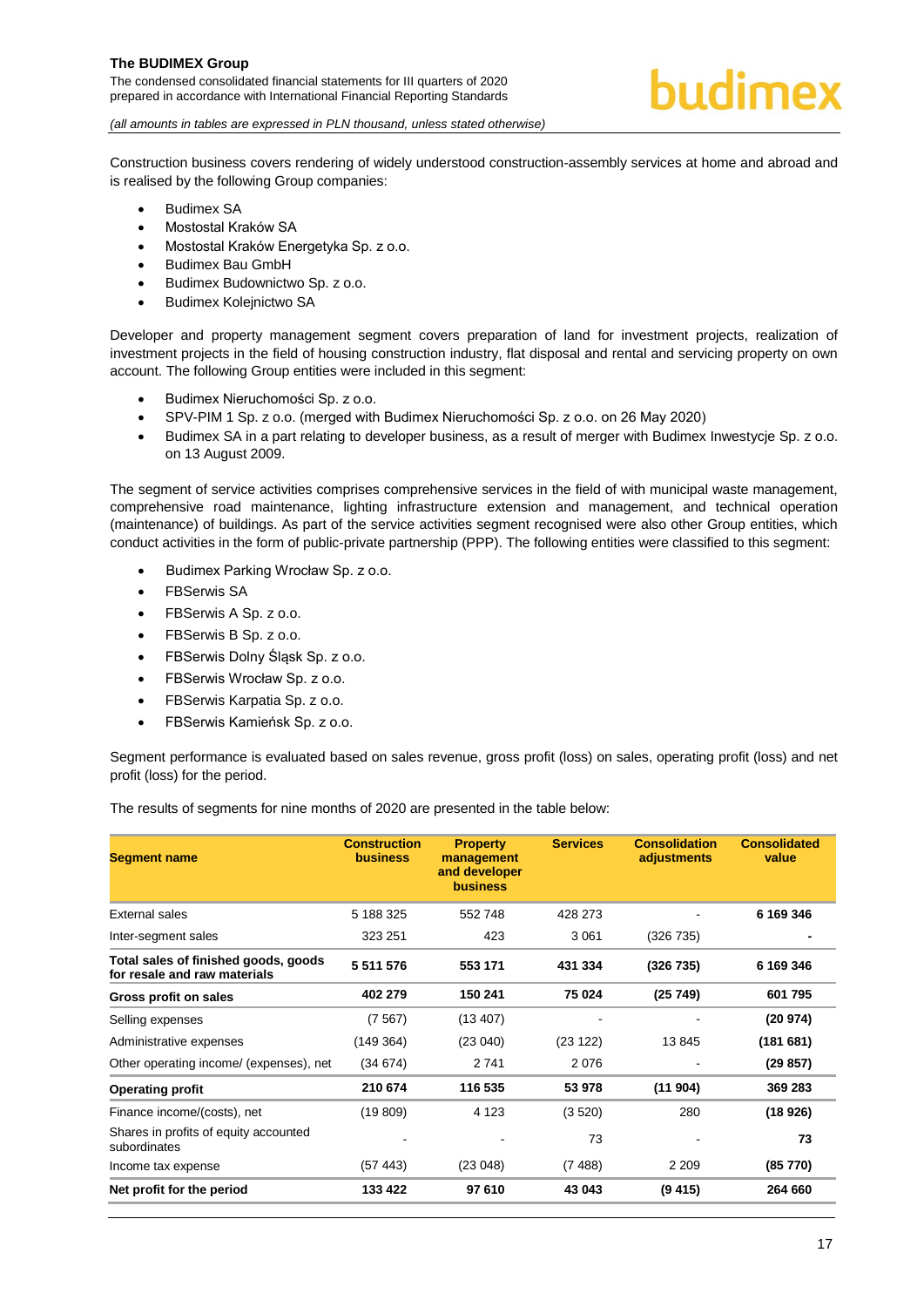The condensed consolidated financial statements for III quarters of 2020 prepared in accordance with International Financial Reporting Standards

*(all amounts in tables are expressed in PLN thousand, unless stated otherwise)*

#### The results of segments for nine months of 2019 are presented in the table below:

| <b>Segment name</b>                                                  | <b>Construction</b><br><b>business</b> | <b>Property</b><br>management<br>and developer<br><b>business</b> | <b>Services</b> | <b>Consolidation</b><br>adjustments | <b>Consolidated</b><br>value |
|----------------------------------------------------------------------|----------------------------------------|-------------------------------------------------------------------|-----------------|-------------------------------------|------------------------------|
| External sales                                                       | 4826819                                | 422 011                                                           | 133 726         |                                     | 5 382 556                    |
| Inter-segment sales                                                  | 309 127                                | 437                                                               | 249             | (309 813)                           |                              |
| Total sales of finished goods, goods<br>for resale and raw materials | 5 135 946                              | 422 448                                                           | 133 975         | (309 813)                           | 5 382 556                    |
| Gross profit on sales                                                | 259 474                                | 99 239                                                            | 24 746          | (29668)                             | 353791                       |
| Selling expenses                                                     | (7865)                                 | (14115)                                                           |                 |                                     | (21980)                      |
| Administrative expenses                                              | (114905)                               | (18537)                                                           | (5576)          | 10 671                              | (128347)                     |
| Other operating income/(expenses), net                               | 16 379                                 | 4 706                                                             | (1010)          |                                     | 20 075                       |
| <b>Operating profit</b>                                              | 153 083                                | 71 293                                                            | 18 160          | (18997)                             | 223 539                      |
| Finance income/ (costs), net                                         | (12983)                                | 1920                                                              | (3942)          | (46)                                | (15051)                      |
| Shares in profits of equity accounted<br>subordinates                |                                        |                                                                   | 4 7 7 7         |                                     | 4 7 7 7                      |
| Income tax expense                                                   | (62194)                                | (14056)                                                           | (1597)          | 3620                                | (74227)                      |
| Net profit for the period                                            | 77906                                  | 59 157                                                            | 17 398          | (15423)                             | 139 038                      |

#### <span id="page-18-0"></span>**9. Revenue from sale of finished goods, services, goods for resale and raw materials, by category**

#### <span id="page-18-1"></span>**9.1. Sales revenue, by type of good or service**

During the period of nine months of 2020 net sales of finished goods, services, goods for resale and raw materials, by type of good or service, were as follows:

| <b>Segment name</b>                                                  | <b>Construction</b><br><b>business</b> | <b>Property</b><br>management<br>and developer<br><b>business</b> | <b>Services</b>          | <b>Consolidation</b><br>adjustments | <b>Consolidated</b><br>financial data |
|----------------------------------------------------------------------|----------------------------------------|-------------------------------------------------------------------|--------------------------|-------------------------------------|---------------------------------------|
| Sales of construction and assembly<br>services                       | 5 446 044                              | $\overline{\phantom{a}}$                                          | $\blacksquare$           | (308940)                            | 5 137 104                             |
| Sales of other services                                              | 8539                                   | 4 3 9 0                                                           | 431 334                  | (17795)                             | 426 468                               |
| Sales of finished goods                                              | 39 533                                 | 532 531                                                           | $\overline{\phantom{a}}$ | $\blacksquare$                      | 572064                                |
| Sales of goods for resale and raw<br>materials                       | 17460                                  | 16 250                                                            | $\overline{\phantom{a}}$ | $\blacksquare$                      | 33710                                 |
| Total sales of finished goods, goods<br>for resale and raw materials | 5 5 1 1 5 7 6                          | 553 171                                                           | 431 334                  | (326735)                            | 6 169 346                             |

During the period of nine months of 2019 net sales of finished goods, services, goods for resale and raw materials, by type of good or service, were as follows:

| <b>Segment name</b>                                                  | <b>Construction</b><br><b>business</b> | <b>Property</b><br>management<br>and developer<br><b>business</b> | <b>Services</b> | <b>Consolidation</b><br>adjustments | <b>Consolidated</b><br>financial data |
|----------------------------------------------------------------------|----------------------------------------|-------------------------------------------------------------------|-----------------|-------------------------------------|---------------------------------------|
| Sales of construction and assembly<br>services                       | 5 064 819                              | $\blacksquare$                                                    | $\sim$          | (298613)                            | 4766206                               |
| Sales of other services                                              | 31 062                                 | 6 5 6 7                                                           | 133 975         | (11 200)                            | 160 404                               |
| Sales of finished goods                                              | 31 523                                 | 413831                                                            | $\blacksquare$  | $\blacksquare$                      | 445 354                               |
| Sales of goods for resale and raw<br>materials                       | 8542                                   | 2 0 5 0                                                           | $\,$            | $\blacksquare$                      | 10 592                                |
| Total sales of finished goods, goods<br>for resale and raw materials | 5 135 946                              | 422 448                                                           | 133 975         | (309 813)                           | 5 382 556                             |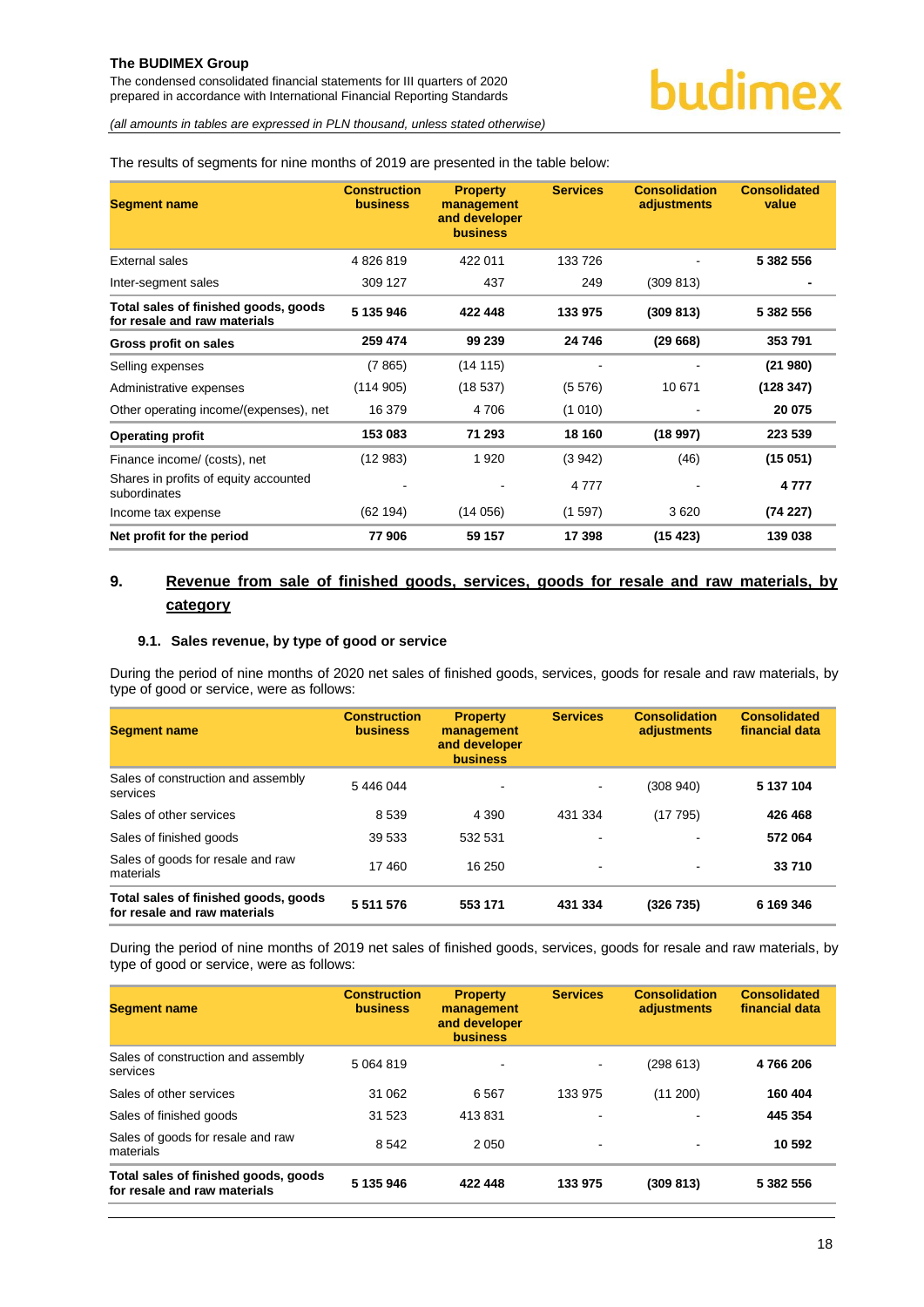#### <span id="page-19-0"></span>**9.2. Sales revenue, by geographical area**

In the nine months of 2020 net sales of finished goods, services, goods for resale and raw materials, by geographical area, were as follows:

| <b>Segment name</b>                                                  | <b>Construction</b><br><b>business</b> | <b>Property</b><br>management<br>and developer<br><b>business</b> | <b>Services</b>          | <b>Consolidation</b><br>adjustments | <b>Consolidated</b><br>financial data |
|----------------------------------------------------------------------|----------------------------------------|-------------------------------------------------------------------|--------------------------|-------------------------------------|---------------------------------------|
| Poland                                                               | 5 219 742                              | 553 171                                                           | 431 173                  | (326 735)                           | 5 877 351                             |
| Germany                                                              | 186787                                 | $\overline{\phantom{a}}$                                          | 160                      |                                     | 186 947                               |
| Other EU countries                                                   | 98 894                                 | $\,$                                                              |                          | -                                   | 98 895                                |
| Other countries*                                                     | 6 1 5 3                                | $\sim$                                                            | $\overline{\phantom{a}}$ | $\blacksquare$                      | 6 1 5 3                               |
| Total sales of finished goods, goods<br>for resale and raw materials | 5 5 1 1 5 7 6                          | 553 171                                                           | 431 334                  | (326 735)                           | 6 169 346                             |

*\*other countries include Norway*

In the nine months of 2019 net sales of finished goods, services, goods for resale and raw materials, by geographical area, were as follows:

| <b>Segment name</b>                                                  | <b>Construction</b><br><b>business</b> | <b>Property</b><br>management<br>and developer<br><b>business</b> | <b>Services</b>          | <b>Consolidation</b><br>adjustments | <b>Consolidated</b><br>financial data |
|----------------------------------------------------------------------|----------------------------------------|-------------------------------------------------------------------|--------------------------|-------------------------------------|---------------------------------------|
| Poland                                                               | 4 862 688                              | 422 448                                                           | 133 975                  | (309 813)                           | 5 109 298                             |
| Germany                                                              | 164 656                                | $\overline{\phantom{a}}$                                          | $\overline{\phantom{0}}$ | -                                   | 164 656                               |
| Other EU countries                                                   | 102 485                                | $\overline{\phantom{a}}$                                          | $\overline{\phantom{a}}$ | $\overline{\phantom{a}}$            | 102 485                               |
| Other countries*                                                     | 6 1 1 7                                | $\overline{\phantom{a}}$                                          | $\overline{\phantom{a}}$ | $\overline{\phantom{a}}$            | 6 1 1 7                               |
| Total sales of finished goods, goods<br>for resale and raw materials | 5 135 946                              | 422 448                                                           | 133 975                  | (309 813)                           | 5 382 556                             |

*\*other countries are Ukraine and Norway*

#### <span id="page-19-1"></span>**9.3. Sales revenue of the segment "Construction business" by construction type**

Net sales of finished goods, services, goods for resale and raw materials of the "Construction business" as the most significant operating segment in the Budimex Group were additionally analysed by type of construction objects. Data for the nine months of 2020 and the nine months of 2019 were as follows:

| <b>Type of construction</b>                                                                        | Sales revenue for a 9-month period ended: |                   |  |  |
|----------------------------------------------------------------------------------------------------|-------------------------------------------|-------------------|--|--|
|                                                                                                    | 30 September 2020                         | 30 September 2019 |  |  |
| Land-engineering                                                                                   | 2 500 066                                 | 2 175 786         |  |  |
| Railway                                                                                            | 1 069 363                                 | 807 067           |  |  |
| General construction, of which:                                                                    | 1 942 147                                 | 2 153 093         |  |  |
| - non-housing                                                                                      | 1 495 088                                 | 1 665 778         |  |  |
| - housing                                                                                          | 447 059                                   | 487315            |  |  |
| Net sales of finished goods, goods for resale and raw<br>materials - Construction business segment | 5 5 1 5 5 7 6                             | 5 135 946         |  |  |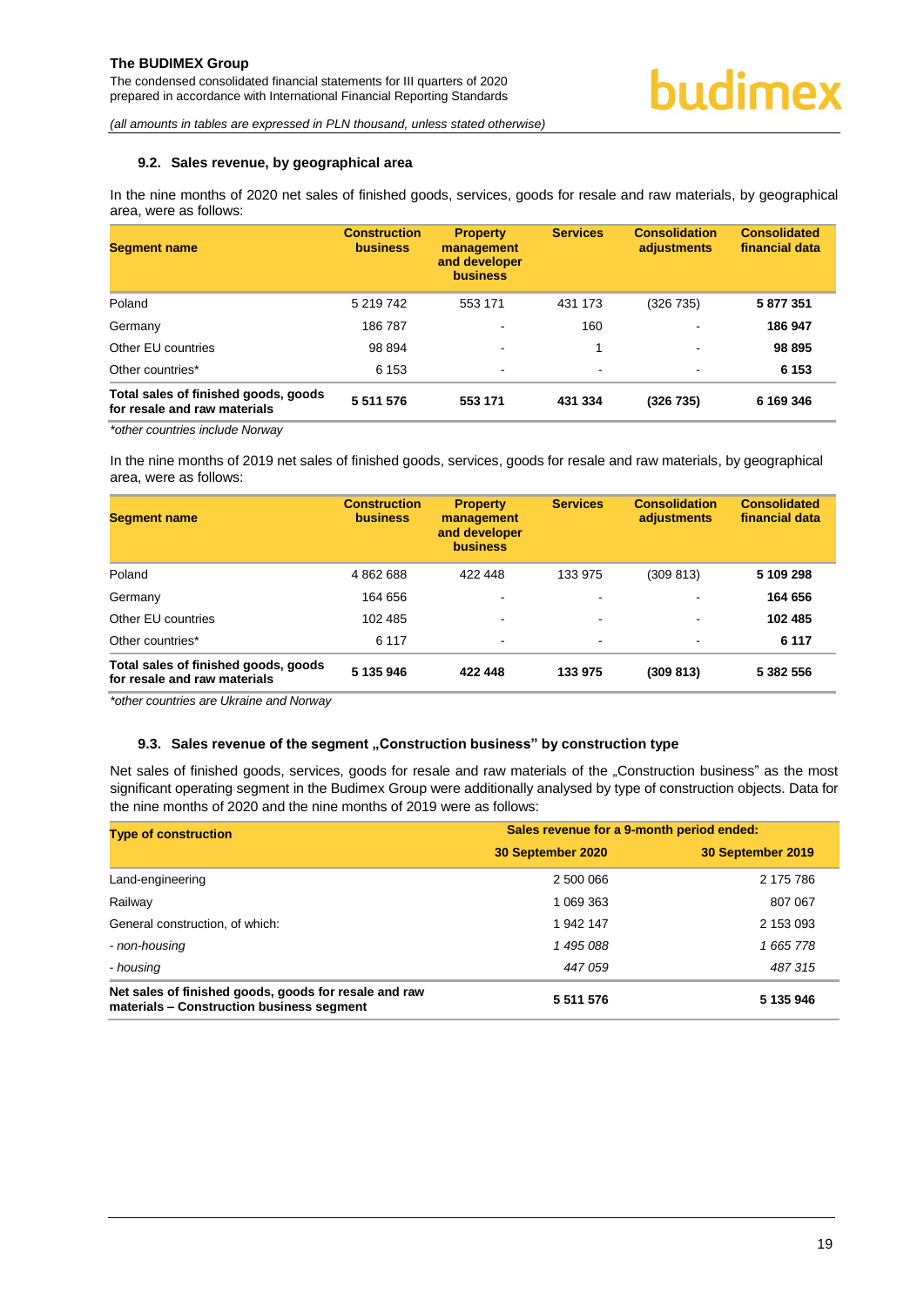#### <span id="page-20-0"></span>**10. Related party transactions**

Transactions with related parties made in the period of nine months ended 30 September 2020 and in the period of nine months ended 30 September of 2019 and unsettled balances of receivables and liabilities as at 30 September 2020 and 31 December 2019 are presented in the tables below:

|                                                            |                                    | <b>Receivables</b> |                                    | <b>Liabilities</b> |
|------------------------------------------------------------|------------------------------------|--------------------|------------------------------------|--------------------|
|                                                            | 30 September 2020 31 December 2019 |                    | 30 September 2020 31 December 2019 |                    |
| Parent and its related parties<br>(the Ferrovial Group)    |                                    | 2493               | 19 549                             | 22 781             |
| Jointly controlled entities                                | 2 5 7 1                            | 5 0 9 7            | 785                                | 840                |
| Associates                                                 | 98                                 | 108                | 21                                 | 48                 |
| Other related entities - non-consolidated<br>subsidiaries* | 20                                 | 95                 |                                    |                    |
| Other related entities - other*                            | 17                                 | 4                  |                                    |                    |
| Other related entities – through key<br>personnel*         |                                    |                    | 2 040                              | 4519               |
| <b>Total settlements with related parties</b>              | 2 706                              | 7 7 9 7            | 22 3 95                            | 28 188             |

|                                                            | Sales of finished goods and services<br>& other operating income<br>9-month period ended<br><b>30 September</b> |         | Purchase of finished goods and<br>services & other operating expenses<br>9-month period ended<br><b>30 September</b> |        |  |
|------------------------------------------------------------|-----------------------------------------------------------------------------------------------------------------|---------|----------------------------------------------------------------------------------------------------------------------|--------|--|
|                                                            | 2020                                                                                                            | 2019    | 2020                                                                                                                 | 2019   |  |
| Parent and its related parties<br>(the Ferrovial Group)    |                                                                                                                 |         | (20 526)                                                                                                             | (6204) |  |
| Jointly controlled entities                                | 5 3 4 2                                                                                                         | 12 152  | (36)                                                                                                                 |        |  |
| Associates                                                 | 15                                                                                                              | 3 3 9 3 | (973)                                                                                                                | (1499) |  |
| Other related entities - non-consolidated<br>subsidiaries* | 16                                                                                                              |         |                                                                                                                      |        |  |
| Other related entities - other*                            | 10                                                                                                              |         |                                                                                                                      |        |  |
| Other related entities - through key personnel*            | 888                                                                                                             | 4 4 0 3 | (211)                                                                                                                | (2)    |  |
| <b>Total transactions with related parties</b>             | 6 271                                                                                                           | 19 948  | (21746)                                                                                                              | (7704) |  |

|                                                         | 9-month period ended<br><b>30 September</b> | <b>Finance income</b> | <b>Finance costs</b><br>9-month period ended<br><b>30 September</b> |      |
|---------------------------------------------------------|---------------------------------------------|-----------------------|---------------------------------------------------------------------|------|
|                                                         | 2020                                        | 2019                  | 2020                                                                | 2019 |
| Parent and its related parties<br>(the Ferrovial Group) |                                             |                       |                                                                     | (12) |
| Associates                                              |                                             | 2 1 0 3               | -                                                                   |      |
| <b>Total transactions with related parties</b>          |                                             | 2 103                 | -                                                                   | (12) |

\*) Other related parties represent controlled or jointly controlled entities or entities, on which the key management person of the Parent Company or of the subsidiary of the Budimex Group or his close relative exercises significant influence, or has significant number of votes at the shareholders' meeting of this company.

As at 30 September 2020 and 31 December 2019, the Group's companies did not have any loans given or debt securities purchased from related entities, nor any loans received or debt securities sold to these entities.

Inter-Group transactions are made on an arm's length basis.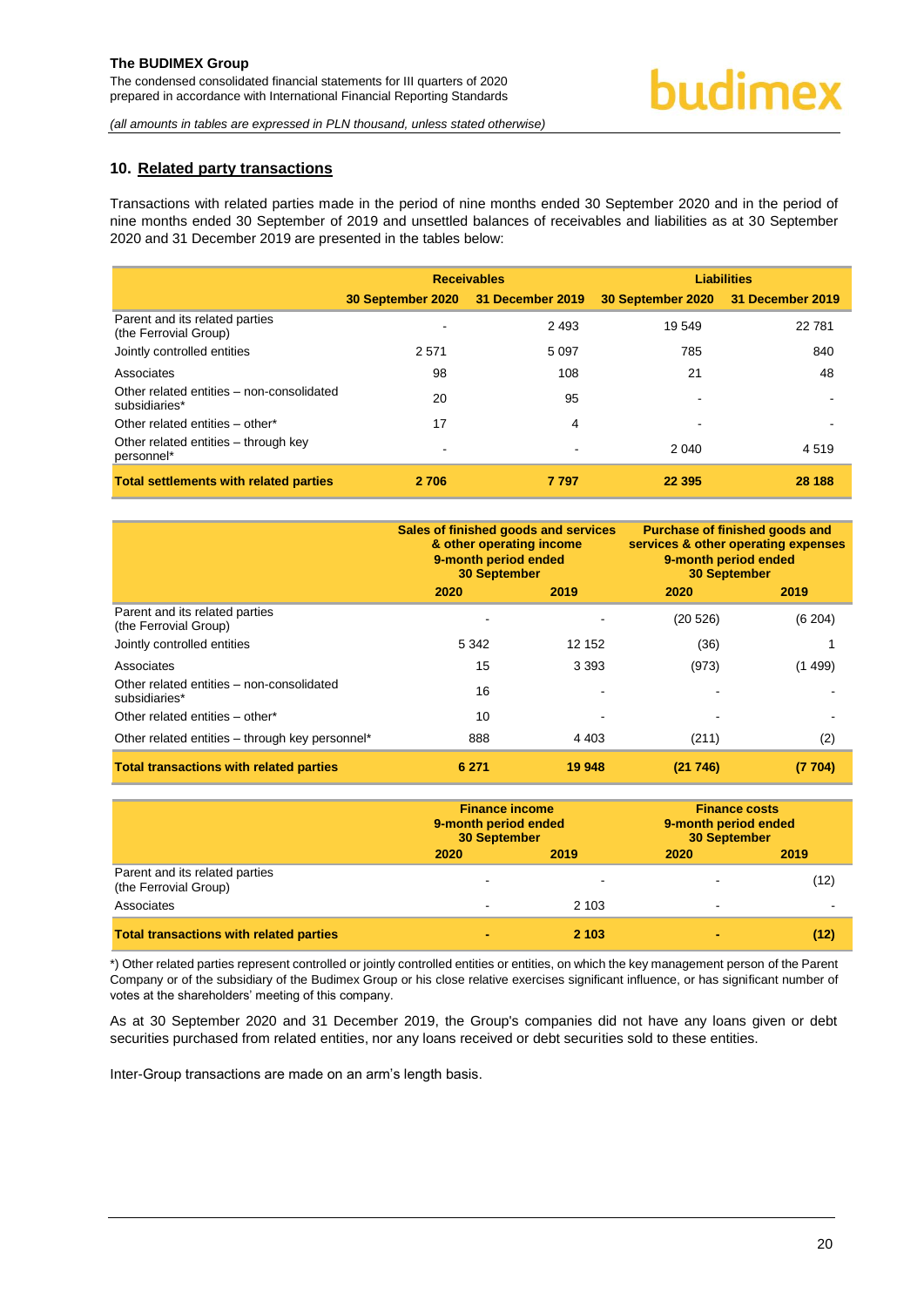#### <span id="page-21-0"></span>**11. Factors which will affect results achieved by the Group in a period covering at least the next quarter**

The main factors that may affect the financial situation of the Group at least in the next quarter include:

- economic slowdown due to the coronavirus epidemic,
- availability of qualified workforce due to restrictions on free movement between countries,
- risks related to logistics and transport of building materials,
- fluctuations of exchange rates, which have the impact on the sales revenue, operating costs and result of the valuation and realization of derivative financial instrument contracts,
- high demand for subcontractors' services, which might have influence on quality and timeliness of the works performed,
- price level of materials and construction services affecting the amount of direct costs of contracts carried out,
- increase in the level of competition in public tenders,
- intensification of actions aimed at recovery of overdue debts, which were provided for and strengthening the operational and financial control in respect of contracts realised,
- results of the pending legal proceedings, described in more detail in note 16 to these consolidated financial statements,
- changes of tax regulations affecting the construction sector,
- decrease in interest rates, radically limiting the profitability of bank deposits.

#### <span id="page-21-1"></span>**12. Description of significant achievements or failures of the Budimex Group in the 9 months of 2020, key events concerning the Group's operations and significant events after 30 September 2020**

In the period of three quarters of 2020 the results of the Budimex Group have noticeably improved in comparison with the corresponding period of the previous year. The key drivers of turnover improvement, as well as Group results, were consolidation of FBSerwis since July 2019 in the services segment and also a noticeable increase in the turnover and profitability in the developer segment as a consequence of a higher margin recognized on signed notary deeds.

Presales of flats in the period January-September amounted to 1 199 units (without reservations) and slightly decreased in comparison to 1 286 presold units in corresponding period of the previous year. Slight decrease in the presales is a consequence of sanitary restrictions introduced in the whole country due to the state of epidemic and delay in the launch of the presales on the new projects. Influence of the pandemic was noticed mainly in the period of March-April. However, since May, demand for flats started to rebuild which resulted in signing of 275 new presales agreements in the II quarter and 383 agreements in III quarter of 2020. The above mentioned volumes support the thesis of positive market tone.

On 3 July 2020 the Management Board of Budimex SA decided to start a process of reviewing the strategic options for real estate segment of the Budimex Group. As part of the review, Budimex intends to analyse scenarios covering, among others, the search for a significant investor or investors for the real estate activity (both minority and majority), concluding a strategic alliance with another entity, listing a company on the Warsaw Stock Exchange (IPO). At the date of preparation of these financial statements the option analyzed in the first place is the market interest in the purchase of shares in Budimex Nieruchomości Sp. z o.o.

Profitability of construction segment has improvement, mainly due to the completion of the difficult contracts signed 2- 3 years ago, which were carried out in the environment of the progressive cost inflation. In addition, favorable weather conditions positively affected the efficiency of realization of the projects, which also resulted in the relatively high sales revenues in the analyzed period. Profitability of newly signed contracts has also improved in general and infrastructure segments.

The construction portfolio of the Budimex Group is profitable and ensures adequate workload for subsequent quarters. In the three quarters the Group significantly increased the value of the order portfolio in the road infrastructure segment (including "design and build orders"), which will allow to optimize production capacity in the segment in the upcoming 2-3 years. In addition, on 7 July 2020 Budimex SA signed a contract for the construction works related to the redevelopment of the railway station Warszawa Zachodnia which total value amounts to PLN 1.76 billion. Due to that fact, further dynamic growth of the railway segment in the sales income structure of the Budimex Group is expected.

The order portfolio as at 30 September 2020 amounted to PLN 12 867 574 thousand. The value of contracts signed in the period January – September 2020 amounted to PLN 7 018 753 thousand.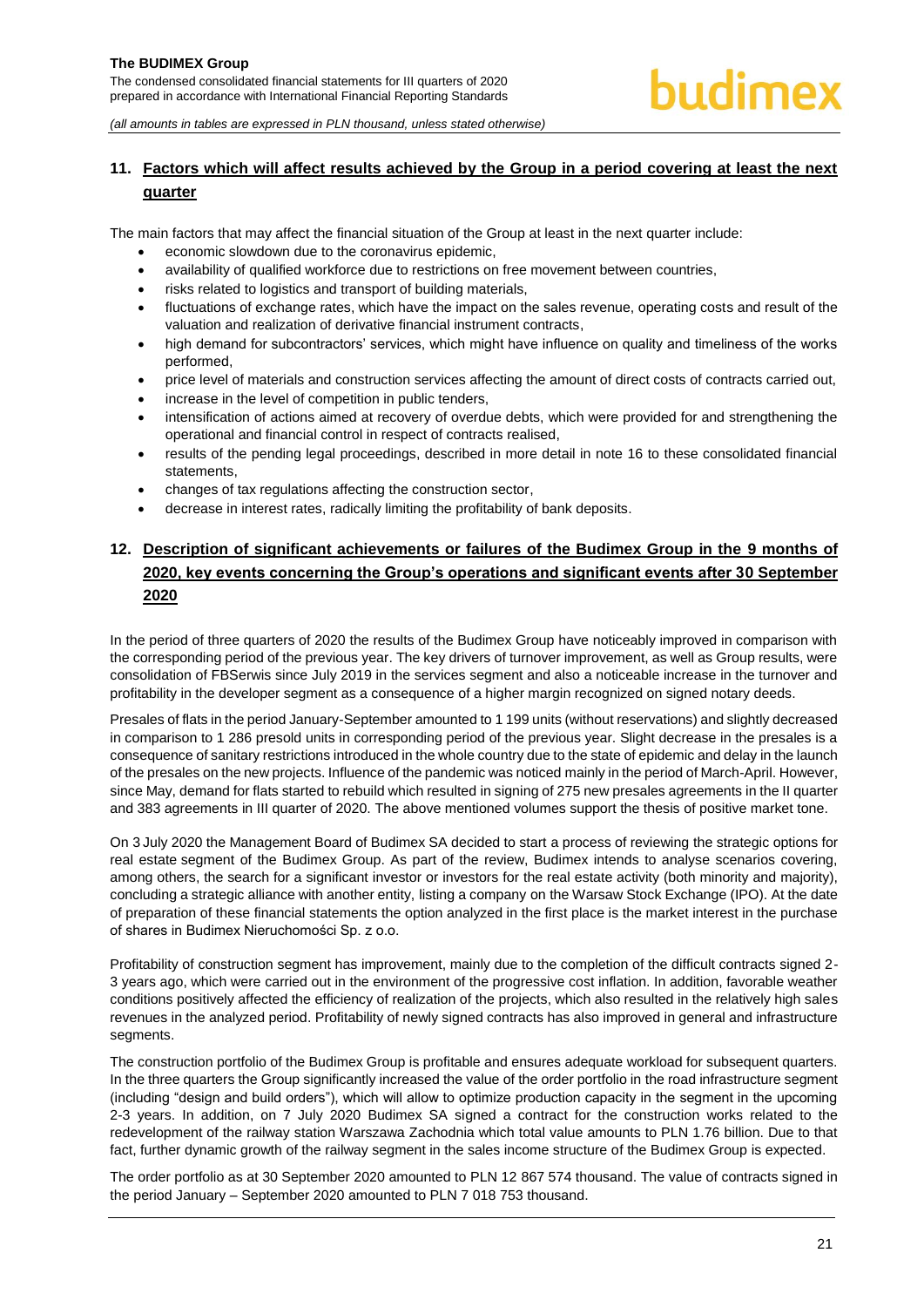#### **The BUDIMEX Group**  The condensed consolidated financial statements for III quarters of 2020

prepared in accordance with International Financial Reporting Standards

### hudimex

*(all amounts in tables are expressed in PLN thousand, unless stated otherwise)*

The cash position of the Budimex Group is stable and allows for uninterrupted operation. Due to the difficult market situation, earlier payments for subcontractors and suppliers are consistently offered. On the other hand, we do observe a responsible approach of the main contractors (GDDKiA and PKP PLK), who maintain the commissioning processes efficiently and make their payments in accordance with agreed schedule without any delays.

State of epidemic, which was introduced in Poland on 20 March 2020, had an impact on a few contracts, which are mainly carried out abroad. According to the Group's estimates, the impact on the operating profit is approximately minus PLN 33 million. Threat related to the spreading of the coronavirus resulted in changes to work organization rules, among others, by the introduction of a temporary possibility of remote work, providing disinfection measures for employees or reorganization of the office space to ensure compliance with the recommendations of the Main Sanitary Inspectorate.

In the three quarters of 2020 Budimex Group transferred approximately PLN 2.7 million in a form of donations and grants to fight against the effects of coronavirus pandemic. The Group donated hospitals, nursing homes and other medical facilities in which COVID-19 patients are treated. Part of donations was also granted to public benefit organizations which help local societies to counteract spreading of the pandemic.

In the period from 30 September 2020 to the date of preparation of the condensed consolidated financial statements there was a significant increase in coronavirus infections among the Budimex Group employees. However, these cases are dispersed throughout the country and therefore it does not affect the Group's operations significantly.

In the period from 30 September 2020 to the date of preparation of these condensed consolidated financial statements no other significant events took place.

#### <span id="page-22-0"></span>**13. Issue, redemption and repayment of debt and equity securities**

In the period of nine months of 2020 Budimex SA and Group companies did not issue, redeem or repay debt or equity securities.

#### <span id="page-22-1"></span>**14. The Management Board's position on the feasibility of results stated in the financial forecasts published earlier for the year in view of the financial results presented in the quarterly report in relation to the projected results**

Budimex SA did not publish any forecasts.

#### <span id="page-22-2"></span>**15. Statement of ownership of shares of Budimex SA or rights to such shares (options) held by the managing or supervisory persons of Budimex SA as at the date of publication of this report together with indication of changes in the ownership in the third quarter of 2020**

As at the date of publication of the report members of the Management Board and Supervisory Board of Budimex SA held the following number of shares:

| Marcin Wegłowski  | (Management Board member)           | 2830 shares  |
|-------------------|-------------------------------------|--------------|
| Marek Michałowski | (chairman of the Supervisory Board) | 4 000 shares |

Above mentioned members of the Management Board and Supervisory Board do not own share options of the company. As at the date of publication of this report other managing and supervisory persons of Budimex SA do not hold its shares or share options. There was no change in the status of ownership from 31 December 2019.

#### <span id="page-22-3"></span>**16. Proceedings pending as at 30 September 2020 before court, competent arbitration body or any public administration authority**

The total value of legal proceedings in progress in respect of liabilities and receivables as at 30 September 2020 was PLN 696 465 thousand. Excess of the value of proceedings against Group companies over proceedings relating to claims of Group companies amounted to PLN 45 463 thousand.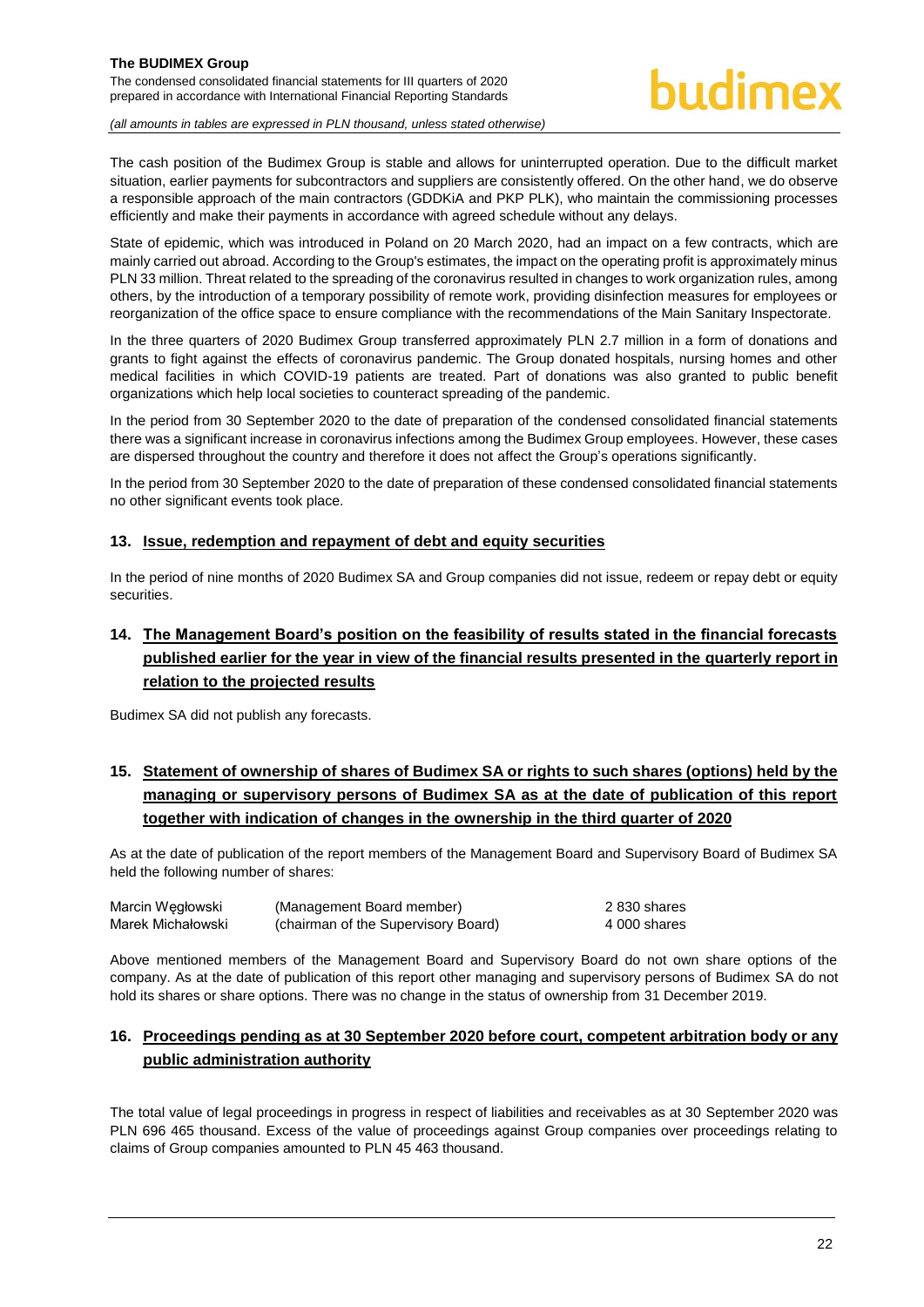The condensed consolidated financial statements for III quarters of 2020 prepared in accordance with International Financial Reporting Standards

*(all amounts in tables are expressed in PLN thousand, unless stated otherwise)*

In accordance with information in the possession of Budimex SA, the total value of legal proceedings in progress in respect of liabilities of Budimex SA and its subsidiaries as at 30 September 2020 was PLN 370 964 thousand. These proceedings involve the Group companies' operating activity.

The largest claim in dispute was submitted on 24 July 2017 by Muzeum Śląskie in Katowice against Budimex SA and Ferrovial Agroman SA, operating as a consortium, in connection with the performance of the contract called "Construction of new premises of Muzeum Śląskie in Katowice" concluded on 7 June 2011. The claimant requested that either the amount of PLN 122 758 thousand, together with statutory interest calculated as of the date of claim filing, was awarded jointly and severally against the defendants towards undue performance of the contract, or the defendants were ordered to reduce contract transaction price by the amount of PLN 34 675 thousand being the reimbursement of the unfairly, as stated by the claimant, paid contract consideration. Art. 471 of the Civil Code was named as the basis for the principal claim, while the provisions of contractor warranty for defects in the constructed facility – for the alternative claim (*żądanie ewentualne*).

In the opinion of the Management Board of Budimex SA, the claim is unjustified. The irregularities, if any, which the claimant names as the basis for its action do not result from contract performance or undue performance by the consortium. In addition, due contract performance was confirmed by the claimant by the issued Certificate of Acquisition and Certificate of Completion of premises of Muzeum Śląskie in Katowice. In the opinion of the Management Board, the reported provisions cover the risks related to contract performance. Budimex SA filed its reply to said claim on 31 October 2017. It was supplemented by Budimex SA in January 2018. Ferrovial Agroman SA files its request to the claim on 22 October 2018. The first hearing took place on 11 March 2019, during which the court obliged the parties to pay an advance towards the remuneration of the research institute, which will prepare an opinion on the case. As at the date of the report, the date of the next hearing is not known.

Another significant case concerns a request for arbitration submitted by Steinmüller Babcock Environment GmbH ("Steinmüller") to the Secretariat of the International Court of Arbitration at the International Chamber of Commerce in Paris on 20 December 2019. The application is based on the allegations of breach by Budimex SA of the consortium agreement concluded between Budimex SA and Steinmüller in connection with the joint performance of construction works regarding the public procurement under the name "Construction of a new heat and power plant in Vilnius - Lot 1" for JSC "Vilniaus kogeneracine jegaine" with its seat in Vilnius (Lithuania) and includes a request that the adjudicating team establish intra-consortium liability of Budimex SA towards the claimant for any damage or claims that arose (or may arise) as a result of alleged delayed or improper performance by Budimex SA of its scope of work for which the consortium may be liable. For the purposes of the arbitration proceedings, Steinmüller determined the value of its claims at EUR 25 million, i.e. PLN 105 875 thousand.

In the opinion of the Management Board of Budimex SA, the claims covered by the Request for Arbitration are groundless and, above all, premature. The consortium submitted a number of claims to the contract engineer for an extension of the time for completion of the works, for reasons both beyond the control of the parties to the contract and dependent solely on the contracting authority.

In response, on 28 February 2020 Budimex SA submitted a response to the request for arbitration along with counterclaims against Steinmüller. Budimex SA demands that the adjudication team dismisses Steinmüller's claims entirely as unfounded, and also presented counterclaims against Steinmüller, in particular for a recognition that the delays in the performance of the construction works are due to reasons attributable to Steinmüller. The estimated value of mutual claims of Budimex SA against Steinmüller was determined at EUR 26 537 thousand, i.e. PLN 114 904 thousand.

On 27 May 2020 the parties and the adjudicating panel signed the act of mission. According to the agreed procedure schedule, Steinmüller should file a claim by 18 December 2020, Budimex SA should file a response and counterclaim by 30 April 2021, and the hearing is to be held in the third quarter of 2022.

Another legal proceedings with a material value relate to the claim filed on 5 March 2008 by Miejskie Wodociągi i Kanalizacja w Bydgoszczy Sp. z o.o. requesting that the amount of PLN 25 252 thousand be awarded jointly and severally against the consortium to which the Budimex SA and Budimex Dromex SA belonged. The claim relates to the replacement of contractor costs incurred by the investor when the consortium rescinded the contract. The share of the companies in the consortium was 90%, therefore the value of the claim for which Budimex SA is presently liable is PLN 22 727 thousand. On 12 July 2017, the court of the first instance awarded against Budimex SA only the amount of PLN 22 thousand (towards reimbursement of the costs of expert opinions commissioned by the claimant), and dismissed the claim in its entirety. The appeal against court decision was filed both by the claimant (as regards the entire claim), and the defendant (as regards the part of the verdict regarding the amount of PLN 22 thousand). Currently, the parties await setting the date for the hearing before the court of the second instance.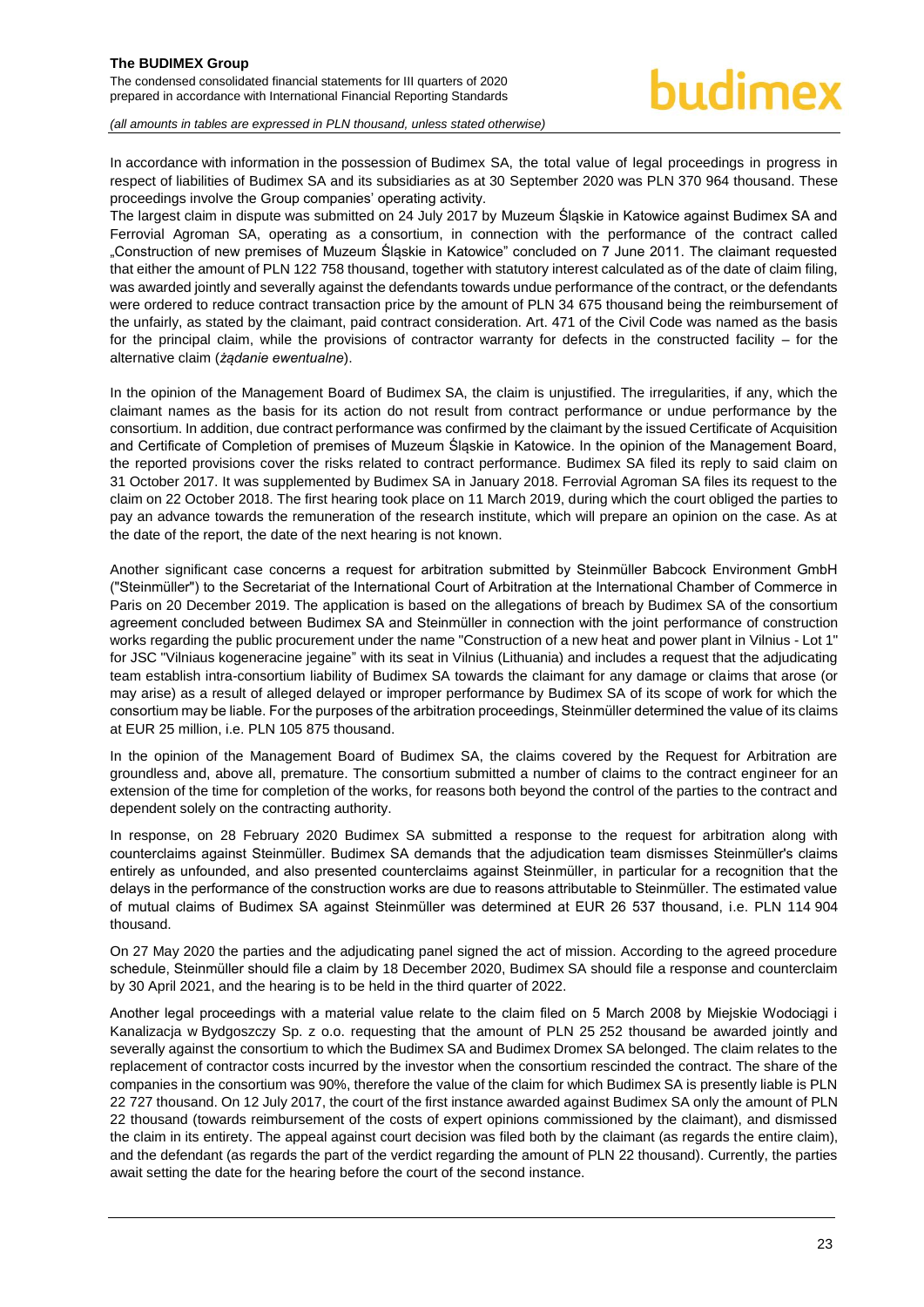As at the date of the preparation of these consolidated financial statements, the final outcome of the remaining proceedings is not known. For all legal proceedings which – according to the Group – may finish in an unfavourable way, provisions were recognised in the amount that takes into account the risk estimated by the Group.

The total value of legal proceedings pending in respect of claims of Budimex SA and its subsidiaries amounted to PLN 325 501 thousand as at 30 September 2020. Apart from the above-mentioned case brought by Budimex SA against Steinmüller Babcock Environment GmbH, other proceedings relate mainly to the recovery of overdue receivables from business partners and to additional claims in respect of the construction work performed.

As at the date of these consolidated financial statements, the final outcome of the proceedings is not known.

#### <span id="page-24-0"></span>**17. Contingent assets and contingent liabilities**

|                                               | 30 September 2020 | 31 December 2019 |
|-----------------------------------------------|-------------------|------------------|
| <b>Contingent assets</b>                      |                   |                  |
|                                               |                   |                  |
| From other entities, of which:                |                   |                  |
| - guarantees and sureties received            | 631 373           | 571 994          |
| - bills of exchange received as security      | 11 081            | 5079             |
| From other entities, total                    | 642 454           | 577 073          |
| <b>Total contingent assets</b>                | 642 454           | 577 073          |
| <b>Contingent liabilities</b>                 |                   |                  |
| To other entities, of which:                  |                   |                  |
| - guarantees and sureties issued              | 4 318 716         | 3 904 245        |
| - promissory notes issued as performance bond | 95 735            | 117 293          |
| To other entities, total                      | 4 4 1 4 4 5 1     | 4 021 538        |
| Other contingent liabilities                  | 147               | 167              |
| <b>Total contingent liabilities</b>           | 4 4 1 4 5 9 8     | 4 021 705        |
|                                               |                   |                  |
| <b>Total contingent items</b>                 | (3772144)         | (3444632)        |

Contingent assets arising from guarantees and sureties represent guarantees issued by banks or other entities in favour of Budimex Group companies serving as security for the Group's claims against business partners in connection with executed construction contracts.

Contingent liabilities arising from guarantees and sureties comprise mainly guarantees issued by banks to business partners of the Group companies to secure their claims against the Group companies that may arise on the grounds of executed construction contracts. The banks are entitled to recourse claims against Group companies under these guarantees. Guarantees issued to the investors of the Group represent an alternative, to the retentions held, method of securing potential investor claims relating to construction contracts. At the same time, the risk relating to warranty repairs assessed by the Management Board of the Group as probable was appropriately reflected in the warranty repair provision, as described in note 7 to these condensed consolidated financial statements.

The promissory notes issued represent security for liabilities settlement towards strategic suppliers of Group companies, while bills of exchange received and recognised under contingent assets represent security for receivables payment due to Group companies from their customers.